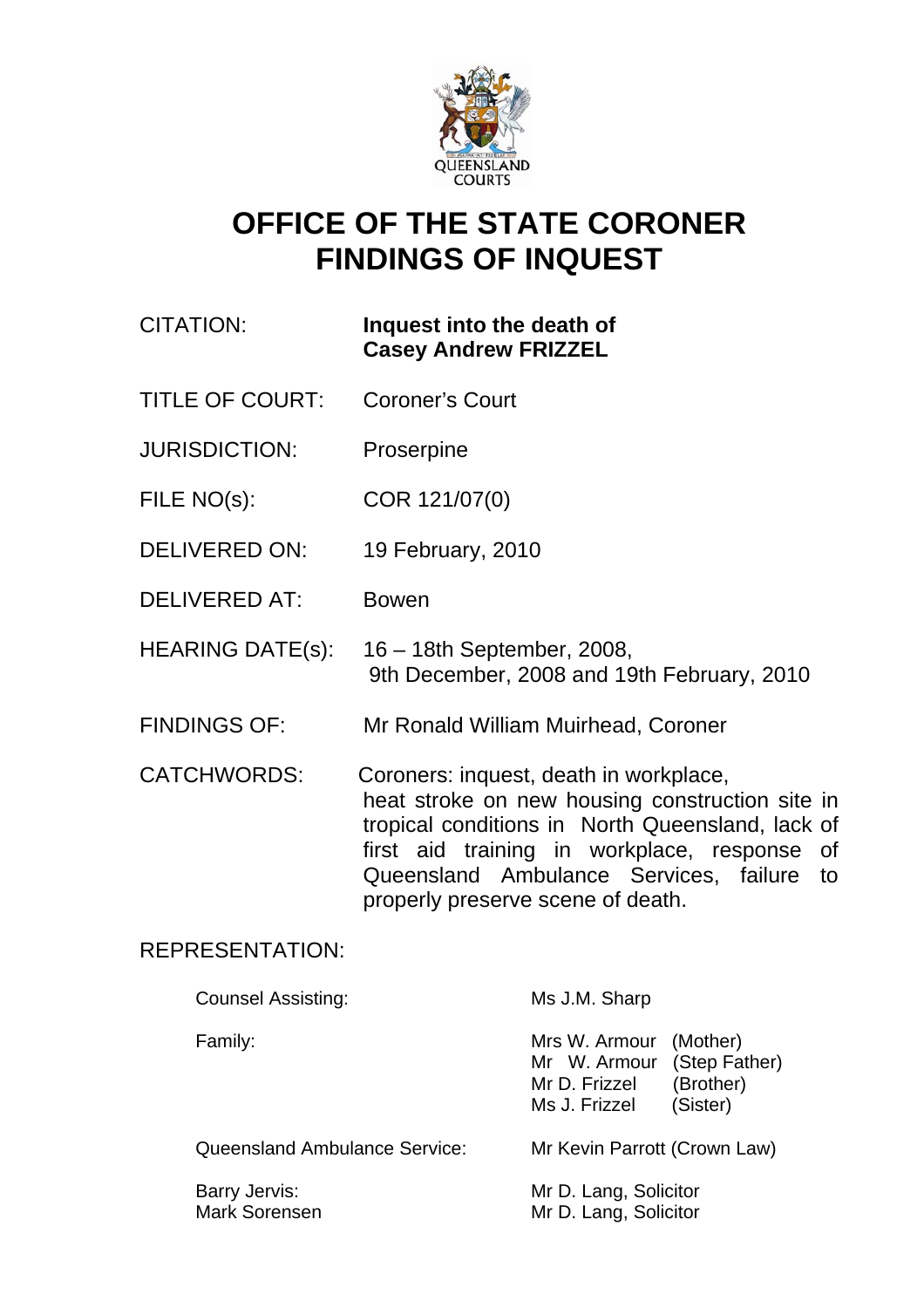These are my findings in relation to the death of Casey Andrew Frizzel (born on 02/02/1976) who died on Wednesday  $10<sup>th</sup>$  January, 2007 at Lot 40 Galbraith Park Drive, Cannonvale. These findings seek to explain as far as is possible the cause of death of Mr Frizzel and to consider any changes to practices that should be implemented in an attempt to reduce the likelihood of any further deaths occurring in similar circumstances in the future.

Section 45(4) of the Coroner's Act provides that a coroner's written findings must be given to the family of the person who died and to each of the persons or organisations who were granted leave to appear at the inquest. These findings will be distributed in accordance with the requirements of the Act and will be posted on the web site of the Office of State Coroner.

I offer my sincere condolence to the family of Mr Frizzel for the loss of a loved one and also apologise for the delay since the evidence was taken and these findings being delivered. I acknowledge the distress which would have been caused to the family of Mr Frizzel by reason of the delay. However there were a number of reasons for the delay. At the conclusion of the evidence I considered that it was appropriate and necessary that the siblings of Mr Frizzel be medically tested for any possible heart problems. Such tests were obtained and there was no indication of any such problems. Due to the state of the evidence in relation to the cause of death it was then considered appropriate that an assessment by an independent expert on heatstroke be commissioned to evaluate the evidence and provide an opinion as to the cause of death. Such a report was obtained from Associate Professor Lindsay Brown in late October, 2009 and then written submissions were obtained from all interested parties.

It is my view that obtaining the family heart tests and the report by Associate Professor Brown were not only appropriate, but essential factors in assisting in making findings as to the cause of death of Mr Frizzel. It is my opinion the state of the evidence was such that without such tests and report being obtained, it would not have been possible to make findings as to the cause of death with any degree of certainty whatsoever.

I also place on record my appreciation to Ms Julie Sharp (Counsel assisting the coroner) for the assistance provided during the inquest and for her written submissions.

I also acknowledge the assistance provided by Mr Kevin Parrott (appearing on behalf of Queensland Ambulance Service) in relation to his written submissions especially in relation to possible recommendations to be made by the coroner.

I can indicate at the outset that essentially all recommendations as submitted by Ms Sharp and Mr Parrott have been included in my findings as formal recommendations.

# *Coroner's Jurisdiction*

A coroner has jurisdiction to inquire into the cause and the circumstances of a reportable death and an inquest can be held if the coroner considers it desirable to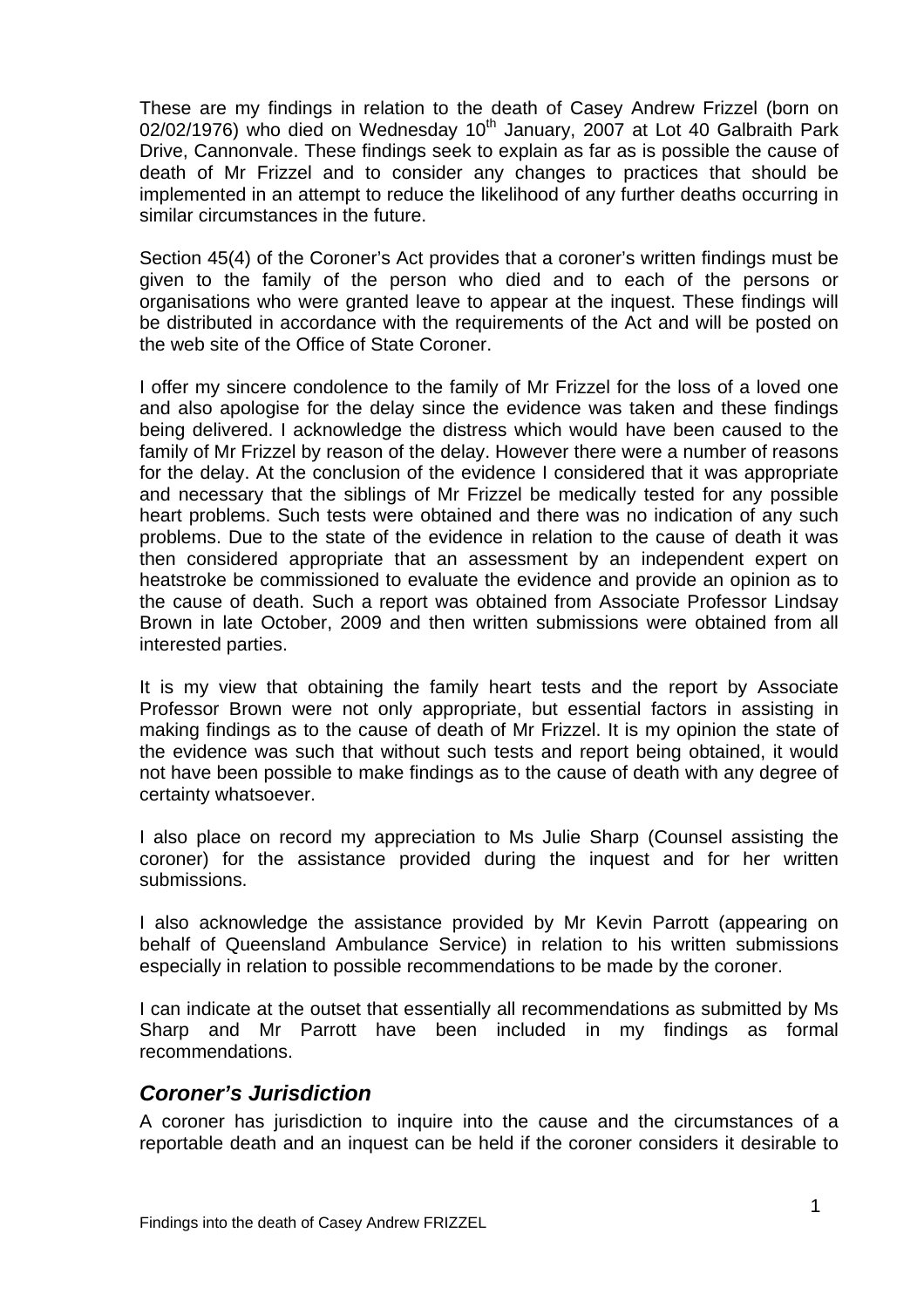do so. In this case, the family of Mr Frizzel requested that an inquest be held and it was considered desirable that in the circumstances an inquest should be held.

Under the provisions of section 45 of the Act a coroner is required to find (if possible):-

Whether a death in fact happened; The identity of the deceased; When, where and how the death occurred; and What caused the person to die.

It can be indicated at the outset that the only contentious matters to be considered are under paragraphs (c) and (d) above i.e. how the death occurred and what actually caused the death of Mr Frizzel.

It is not a purpose of an inquest to seek to attribute blame or apportion liability to any particular person or entity. Section 46(3) of the Act specifically provides that a coroner must not include in any comments any statements that a person is, or may be:-

guilty of an offence; or civilly liable for something.

Instead the focus of an inquest is on discovering what happened, informing the family and the public of how the death occurred with a view to attempt to prevent deaths from similar causes happening in the future. In that regard, section 46(1) of the Act provides that a coroner may make comments on matters relating to:-

public health or safety; or the administration of justice; or ways to prevent deaths from happening in similar circumstances in the future.

Section 51 of Act is as follows:-

51(1) A coroner must keep a record of the coroner's findings and comments.

- (2) The record of the coroner's findings and comments is not evidence in any court or tribunal of any fact asserted in the record.
- (3) If a coroner becomes aware of a clerical mistake or omission in the record, the coroner must correct it.

In inquests, the civil standard of proof applies i.e. on the balance of probabilities but the approach referred to as the Briginshaw sliding scale is applicable.<sup>[1](#page-2-0)</sup> This means that the more significant the issue to be determined; or the more serious an allegation; or the more inherently unlikely an occurrence; then in those cases the clearer and more persuasive the evidence should be in order for the trier of fact to be sufficiently satisfied that it has been proven to the civil standard. $2^2$  $2^2$ 

 1 Anderson v Blashki [1993] 2 VR 89 at 96 per Gobbo J

<span id="page-2-1"></span><span id="page-2-0"></span> $2$  Briginshaw v Briginshaw (1938) 60 CLR336 at 361 per Sir Owen Dixon J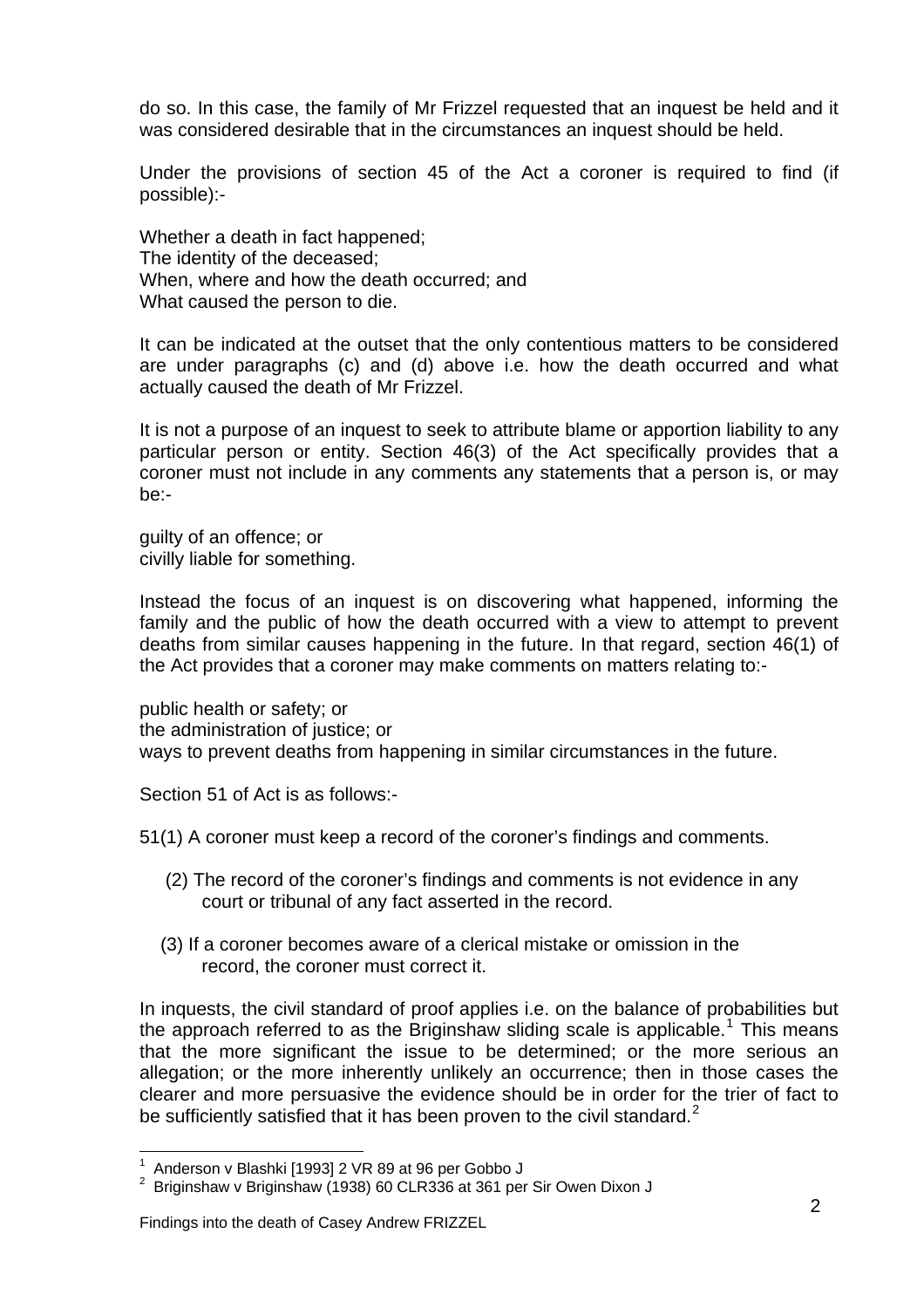I can indicate that I have considered all of the evidence presented during this inquest and I have given full consideration to all such evidence and to the submissions of the parties who appeared at the inquest.

# *Evidence at the Inquest*

## **Introduction**

The deceased person was Casey Andrew Frizzel (born 2<sup>nd</sup> February, 1976) who was 30 years of age at the time of his death. He resided with friends at an address in Toowoomba. He had lived in the Toowoomba area for about one year prior to his death. [3](#page-3-0)

Prior to living in Toowoomba Mr Frizzel had lived and worked in and around Palm Cove in North Queensland for about 10 years.

Jodie Frizzel (sister of Casey) gave evidence at the inquest and said that her brother was in good health and was a hard worker. His employer at the time of his death  $4$ and a co-worker <sup>[5](#page-3-2)</sup> also said that Mr Frizzel was a reliable and hard worker.

Mr Frizzel had commenced employment as a bricklayer with Barry Jervis on Monday 8<sup>th</sup> January, 2007 on a new housing construction site situated at Galbraith Park Estate, Cannonvale. Mr Frizzel had previously worked for Mr Jervis on a casual basis for three days about six months earlier at Tara in south west Queensland. <sup>[6](#page-3-3)</sup>

Mr Jervis operated a brick laying service based in Toowoomba. The principal contractor for the housing construction site in Cannonvale was Mark Sorenson and he had employed Barry Jervis as a subcontractor to do the brick laying work.

On Sunday 7<sup>th</sup> January, 2007 Mr Jervis had picked up Mr Frizzel from his residence in Toowoomba to travel to Cannonvale to begin work on a new housing construction site.

At the time, another bricklayer namely Justin Radke was also employed by Mr Jervis on the building site. All three men were residing at the residence of the principal contractor Mark Sorensen.

Mr Frizzel worked on the building site on Monday, Tuesday and Wednesday  $(8<sup>th</sup>, 9<sup>th</sup>)$ and  $10<sup>th</sup>$  January, 2007). The weather was very hot on those three days and the only shelter provided for the men on site was some scaffolding with a plank across it.  $^7$  $^7$ 

<span id="page-3-0"></span> $3$  Evidence of Jodie Frizzel at page 2-53 of transcript

<span id="page-3-1"></span><sup>4</sup> Barry Jervis at page 1-35 of transcript

<sup>5</sup> Justin Radke at page 1-67 of transcript

<span id="page-3-3"></span><span id="page-3-2"></span><sup>&</sup>lt;sup>6</sup> Evidence of Barry Jervis at pages 1-33 and 1-35 of transcript  $\frac{7}{2}$  Evidence of Covin Wessex Principal Increator Dant of Werk

<span id="page-3-4"></span>Evidence of Gavin Wesche, Principal Inspector, Dept. of Workplace Health & Safety at page 4 - 25 of transcript. During the investigation into Mr Frizzel's death an Improvement Notice was issued by that Department to the principal contractor Mark Sorensen requiring him to take action to ensure that a room or sheltered area to eat meals or take breaks was available to workers on site.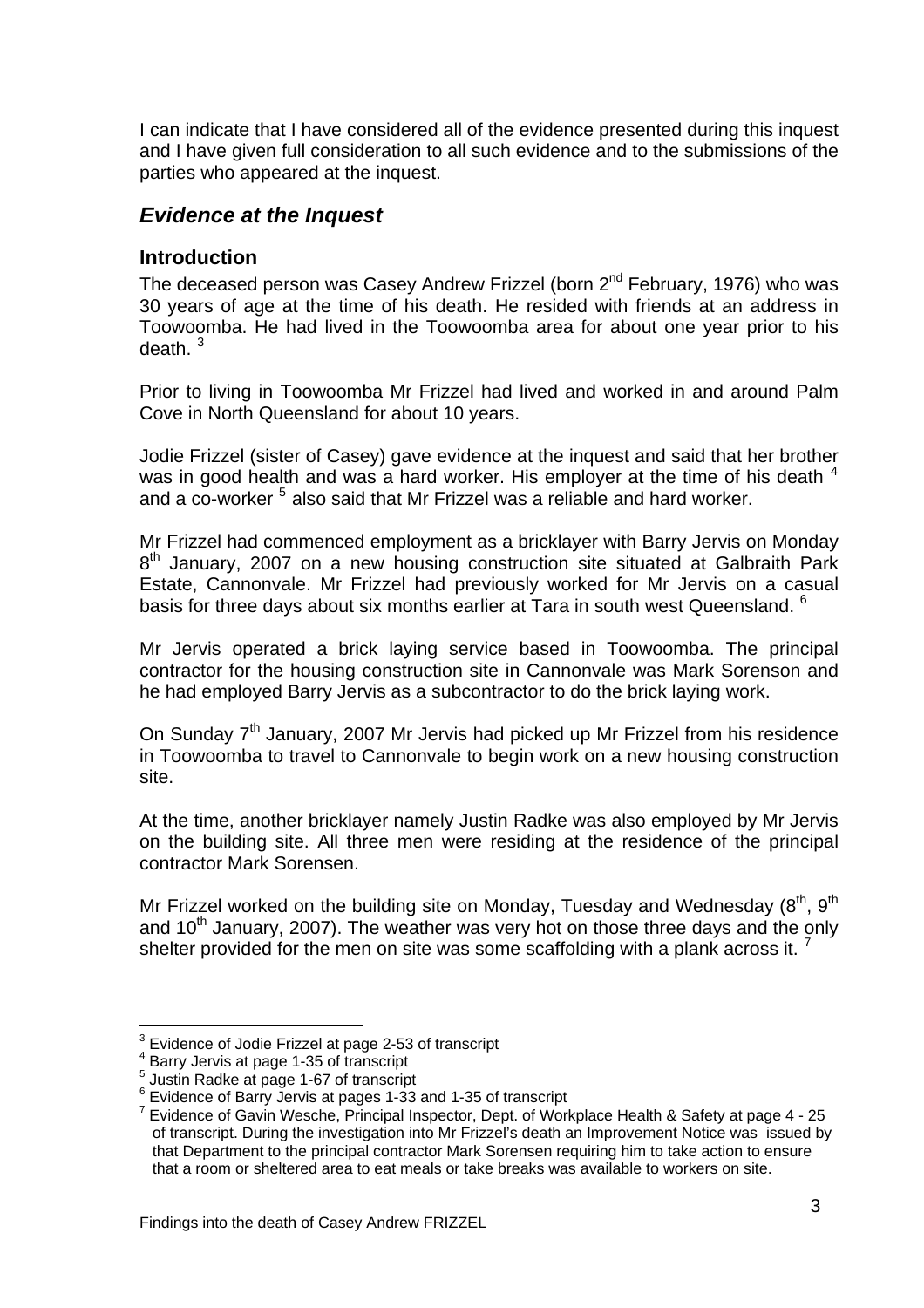The evidence at the inquest was that Mr Frizzel ate very little food from the time he left Toowoomba up to the time of his death. Food was provided by the principal contractor. Drinking water was provided for Mr Frizzel and there was also access to tap water on the site.

During a lunch break at around 12.30pm on Wednesday, Mr Frizzel told his fellow employee, Justin Radke that "*I feel a bit crook*" and stated "*I've got pains in the chest*".

After the lunch break Mr Frizzel informed Mr Jervis that he had some chaffing and Mr Jervis went to a chemist and obtained some medication for that problem.

Sometime that afternoon between 3.00 and 4.00pm, David Scodellaro <sup>[8](#page-4-0)</sup> observed Mr Frizzel to be mixing concrete on the site. Scodellaro inquired as to how he was going to which Mr Frizzel replied "*It's hot. I feel buggered mate*." The evidence of Mr Scodellaro was that Mr Frizzel didn't look good, was uncoordinated in his movements and even seemed a bit unsure of his footing.<sup>[9](#page-4-1)</sup> He was advised by Mr Scodellaro to sit down and have a drink of water. The evidence of Barry Jervis was that Mr Scodellaro had informed him that Mr Frizzel "*looked a bit delusional"*. In evidence at the inquest Mr Scodellaro said he could not recall using the word "*delusional*" but agreed that he appeared shaky and unsure of his footing.

At around 4.00pm on that day, Mr Frizzel was observed by Jervis to be sitting on block work on the site. Jervis inquired if he was okay to which Mr Frizzel replied "*I will be alright, I am just sitting down for a few minutes*".

At around 5.00pm Radke spoke to Mr Frizzel who was lying down and appeared to be asleep. Radke then inquired as to whether he was alright, to which Mr Frizzel replied "*I will be in a minute*". The evidence of Mr Radke was that he did not sound real confident when he said that.<sup>[10](#page-4-2)</sup>

Radke then reported to Jervis that Mr Frizzel was sleeping.

At around  $5.45$ pm<sup>[11](#page-4-3)</sup> Mr Jervis and Mr Radke went over to the area where Mr Frizzel was seen sleeping at around 5.00pm. They discovered Mr Frizzel lying on the floor of a blocked garden bed with blood coming from his mouth. At that time they also heard a groaning noise from Mr Frizzel. An electrical lead connecting a saw to a portable power box was lying across the chest of Mr Frizzel.

At this stage the power was still turned "on".

Mr Jervis then called his employer Mark Sorensen (the principal contractor for the housing project) and then called triple 0.

Triple 0 recordings indicate that the call was received at 5.59pm.

<span id="page-4-0"></span><sup>&</sup>lt;sup>8</sup> The owner of the site under construction

<span id="page-4-1"></span><sup>&</sup>lt;sup>9</sup> Page 1 of statement of David Scodellaro

<sup>&</sup>lt;sup>10</sup> Paragraph 5 of statement of Justin Steven Radke

<span id="page-4-3"></span><span id="page-4-2"></span><sup>&</sup>lt;sup>11</sup> Statement of Barry Jervis (although Mr Jervis did state in evidence at the inquest that it may have been closer to 5.55pm.)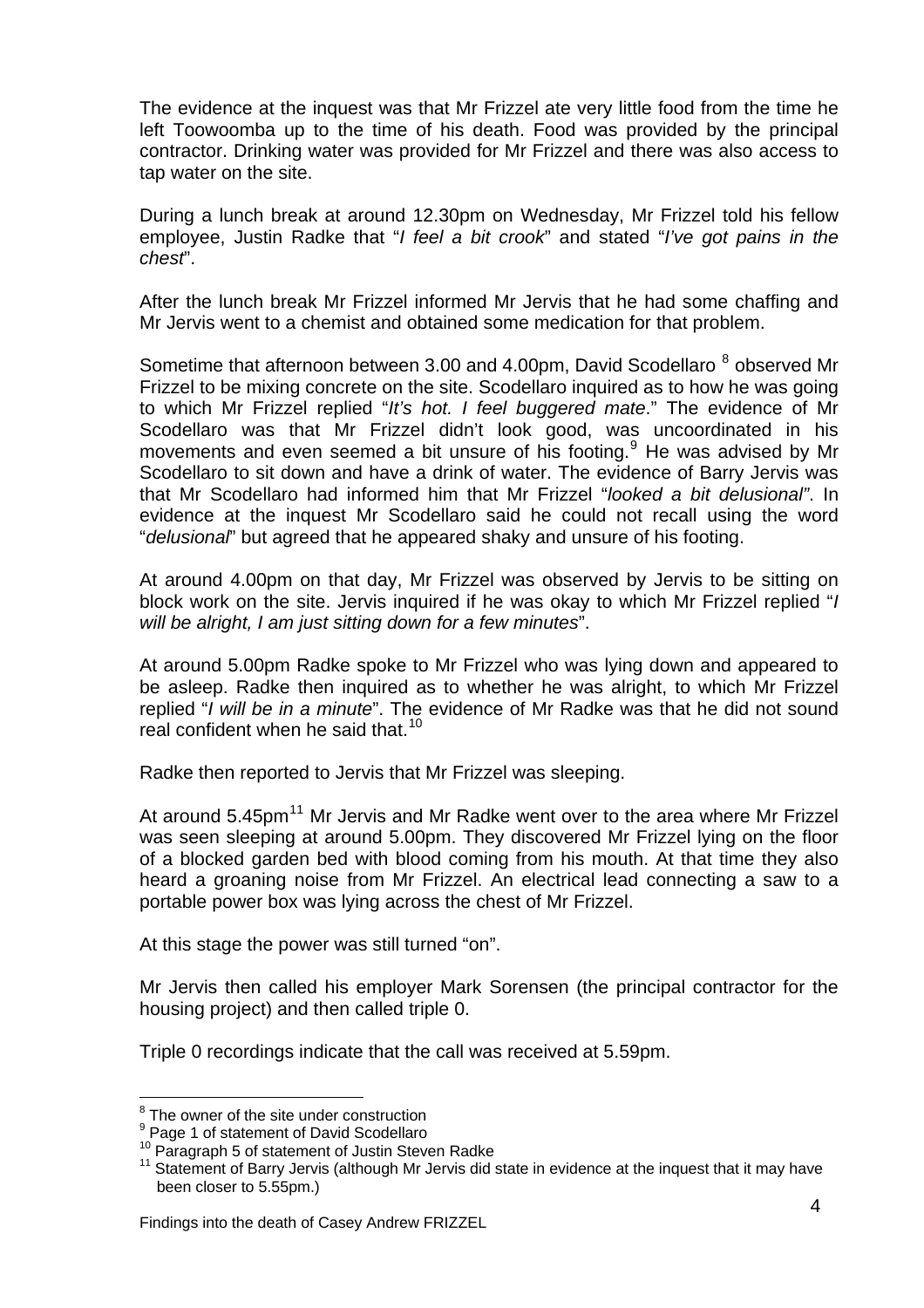Two police officers namely Constable Simon Docking and Constable Tasman Place arrived on the scene at around 6.25pm.

The evidence of Constable Place was that he thought he could feel a pulse in Mr Frizzel's right wrist. He described the pulse as feeling strong then weak and very irregular. When the police officer let go of Mr Frizzel's arm it began moving in a twitching motion.<sup>[12](#page-5-0)</sup>

Upon a request by Constable Place, Mr Jervis turned the power off for the whole of the work site.

At this time Mr Frizzel's arm continued to twitch constantly and at one stage his right arm lifted from level with his stomach to his shoulder before dropping back down.

Constable Place was preparing to perform cardio pulmonary resuscitation (CPR) when a Queensland Ambulance vehicle arrived. The ambulance officers in that vehicle were the driver, Intensive Care Paramedic Frederick Rieger and the passenger, Advanced Care Paramedic Michael Manly, both from the Whitsunday Ambulance Service.

The point in time when ambulance officers arrived on the scene was 6.26pm. Ambulance Officer Rieger gave evidence that he observed Mr Frizzel lying flat on his back with a power cord draped over him, positioned between two besser block walls (approx. 80 centimetres apart and approx. 500 centimetres high). Officer Rieger said his initial thought was that Mr Frizzel had been electrocuted. He then confirmed that the power supply had been turned off and then conducted an initial clinical assessment which confirmed that Mr Frizzel's cardiac rhythm was asystole in that he was not breathing and had no palpable pulse. He then connected Mr Frizzel to the cardiac monitor/defibrillator.

Whilst moving Mr Frizzel, he observed what appeared to be an involuntary movement of his right arm. Despite Mr Frizzel appearing to be deceased, the arm movement prompted him to commence cardio pulmonary resuscitation (CPR).

Mr Frizzel was then placed in the rear of the ambulance vehicle and given further resuscitation treatment. Mr Frizzel did not respond and was unresponsive to stimuli, apnoeic and pulseless.

At approximately 6.50pm, it was assessed that further resuscitative efforts would be futile and resuscitation was ceased. During the 20 minute resuscitation, Mr Frizzel's vital signs were regularly assessed and there was no change from that which was noted and recorded at 6.26pm. <sup>[13](#page-5-1)</sup>

At around 8.20pm Mr Frizzel's body was transferred to the Government Undertaker and the body was placed in the Morgue at the Proserpine Hospital at 9.00pm on  $10<sup>th</sup>$ January, 2007.

<span id="page-5-0"></span><sup>&</sup>lt;sup>12</sup> Statement of Constable T.G. Place at paragraph 23

<span id="page-5-1"></span><sup>&</sup>lt;sup>13</sup> Paragraph 59 of Statement of Ambulance Officer Rieger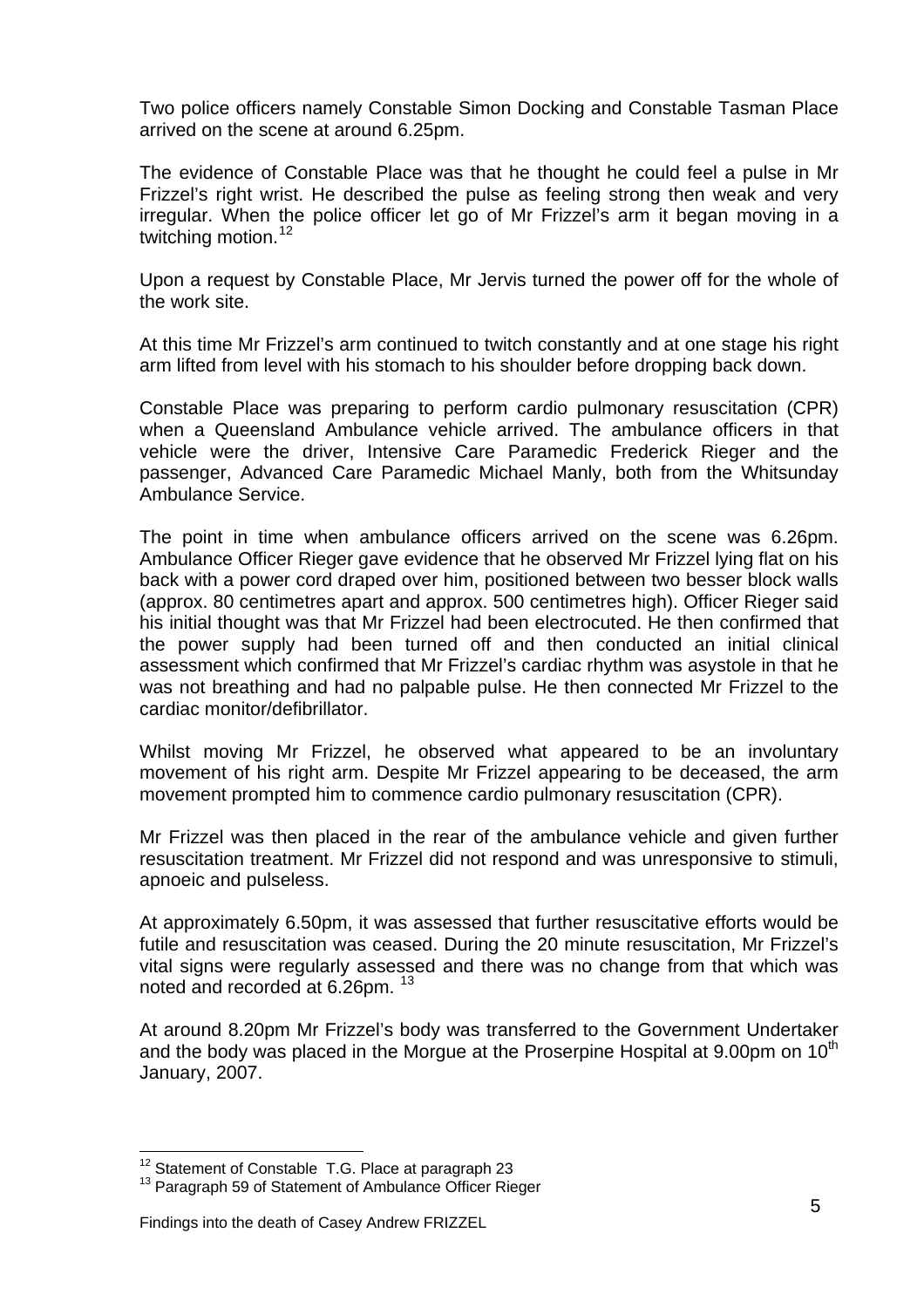The evidence of Officer Rieger was he considered that Mr Frizzel had been deceased for about 20 to 30 minutes prior to his arrival.<sup>[14](#page-6-0)</sup> Officer Rieger was unable to offer any explanation for the movement of Mr Frizzel's arm.

During cross examination, Officer Rieger stated that it was possible that Mr Frizzel may have been deceased when the triple 0 call was first made (which was at 5.59pm).

The answers he gave in evidence are as follows:-

Q (Questioned by Mrs Wendy Armour) …Is it possible – you were very surprised when you found Casey and you feel that he could have been dead for anything up to half an hour.

*A. Yes* 

Q. It took the ambulance 20 odd minutes to get there. Could he have been dead when Barry Jervis made the first phone call?

*A. I don't know. I would suggest probably only by my observation of how he was when I got there, my initial getting there. It's really hard to say but I would say yes.* 

Q So, that is, is it possible that when they found him and then made the phone call that he was already deceased.

*A. Yes. That would be my guess.* 

There were a number of matters raised during the inquest which I consider are pertinent to these proceedings, namely:-

Amount of food consumed by Mr Frizzel in the three days immediately preceding his death;

Refusal of Mr Jervis to attempt CPR;

Delay in the Ambulance Officers attending the scene;

Failure to preserve the scene; and

Power failure at the Proserpine Morgue.

## *Amount of food consumed by Mr Frizzel from when he left Toowoomba*

Mr Frizzel was picked up from his place of residence in Toowoomba at about 3.45am on Sunday 7<sup>th</sup> January, 2007. Also in the car were Barry Jervis (driver of the vehicle) and Justin Radke.

The evidence of Mr Jervis was as follows (in relation to food consumption by Mr Frizzel from that point in time):-

They stopped for fuel at Dalby at about 4.30am. Jervis inquired if anyone wanted anything to drink or eat and no one did. He said they made several stops on the way to Cannonvale and he had asked Mr Frizzel if he wanted anything for morning tea or lunch and the offer was declined each time. On the Sunday night he did not recall Mr

<span id="page-6-0"></span><sup>&</sup>lt;sup>14</sup> At page 3-13 of transcript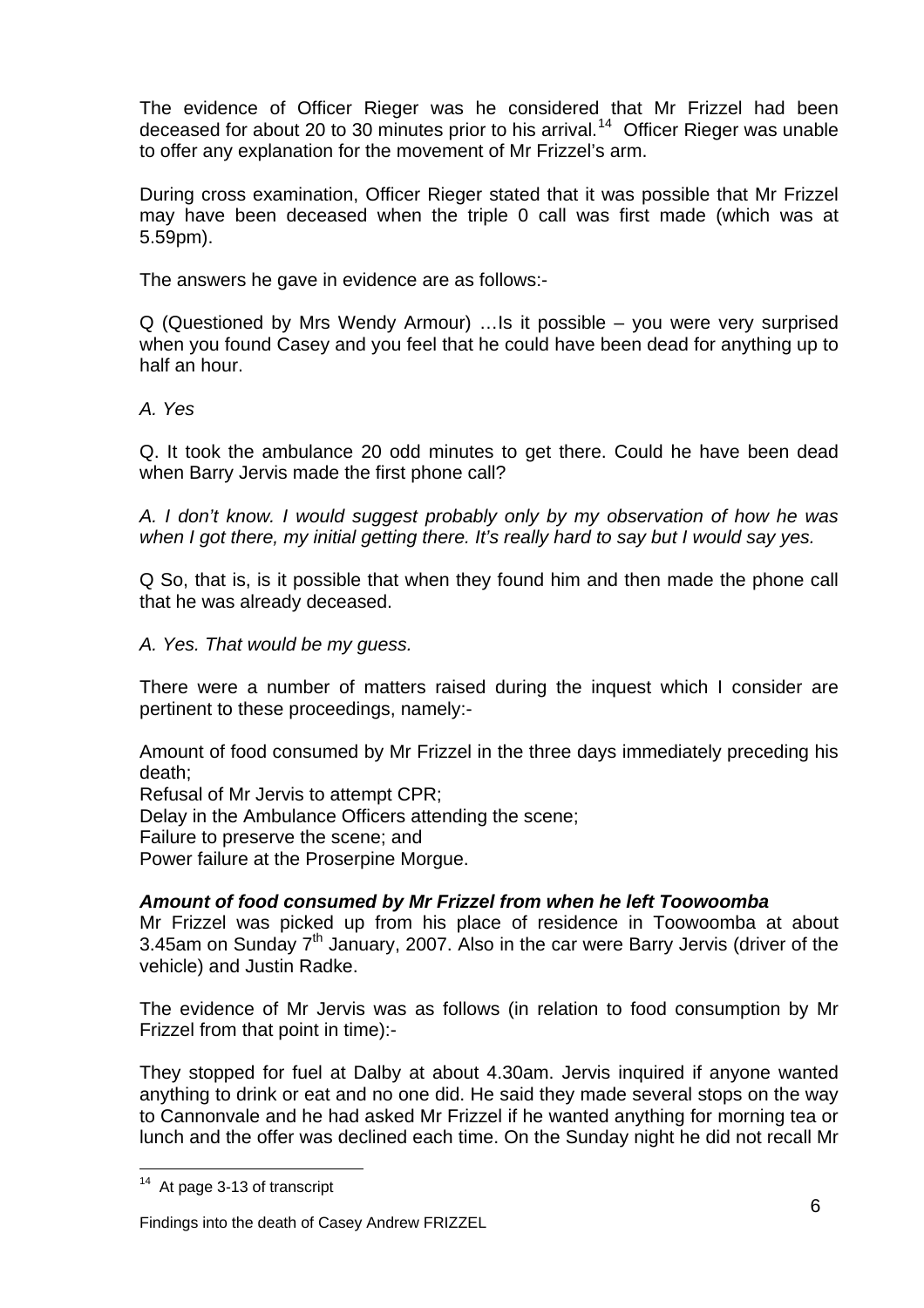Frizzel eating anything. To the best of his recollection, Mr Frizzel had only consumed a mars bar and a bottle of orange juice all day on Sunday.

Mr Jervis said that accommodation and food for the job in Cannonvale was supplied by the principal contractor, Mark Sorensen. He also said that he had made both of his workers (Mr Radke and Mr Frizzel) fully aware that food was being provided. <sup>[15](#page-7-0)</sup>

He said that on Monday morning Mr Frizzel did not eat breakfast even though he was advised that it was provided for him. He also said that Mr Frizzel declined to eat anything at smoko or lunch time although he was told again that there was food available for him to eat. He was heard to say that he was "feeling the heat". On Monday night he did have a little to eat and then went straight to bed.

On Tuesday, Mr Frizzel again did not eat breakfast. He had a packet of chips at smoko time and nothing to eat at lunch. On Tuesday night he arrived at his residence at 6.00pm, had a shower and went straight to bed. He was awoken by Jervis at about 7.15pm for tea and all he ate was a little bit of pasta. He had one alcoholic drink with his meal and then went to sleep at about 8.30pm.

On Wednesday morning Mr Frizzel again did not eat breakfast but had a packet of chips for smoko. The only food he was observed to eat for lunch on that day was another packet of chips.

That evidence was supported by the evidence of Mr Radke who said that he did not see Mr Frizzel eat much during the relevant period. The three men were in relatively close contact for the three day period as they all worked together on the building site and all three resided in a house owned by Mark Sorensen and that Mr Jervis and Mr Frizzel shared a room in that house.

The evidence is also clear that there was no excessive alcohol or drug use by either Mr Frizzel or his fellow workers. Quite the opposite in fact, as the evidence was that Mr Frizzel had only one alcoholic drink over the three day period. As well, toxicology tests revealed there was no alcohol or drugs detected in the blood of Mr Frizzel at the time of his death.

However, the evidence is clear that Mr Frizzel had consumed very little food for the period from  $7<sup>th</sup>$  January to his death on 10<sup>th</sup> January, 2010.

#### *Failure of Mr Jervis to attempt CPR (Cardio Pulmonary Resuscitation)*

The evidence was that Mr Jervis called triple 0 and that the operator at the call centre requested him to perform CPR. Mr Jervis refused to do so as he said that he was in shock and there was what appeared to be blood and vomit around the mouth area of Mr Frizzel. Further he stated that he didn't have any first aid training. <sup>[16](#page-7-1)</sup>The operator requested Mr Jervis to move Mr Frizzel onto his side to free his airway but Mr Jervis was unable to do so due to the size and weight of Mr Frizzel.

<sup>&</sup>lt;sup>15</sup> Evidence of Mr Jervis at page 1-36 of transcript

<span id="page-7-1"></span><span id="page-7-0"></span> $16$  Evidence of Mr Jervis at page 1-63 and in his statement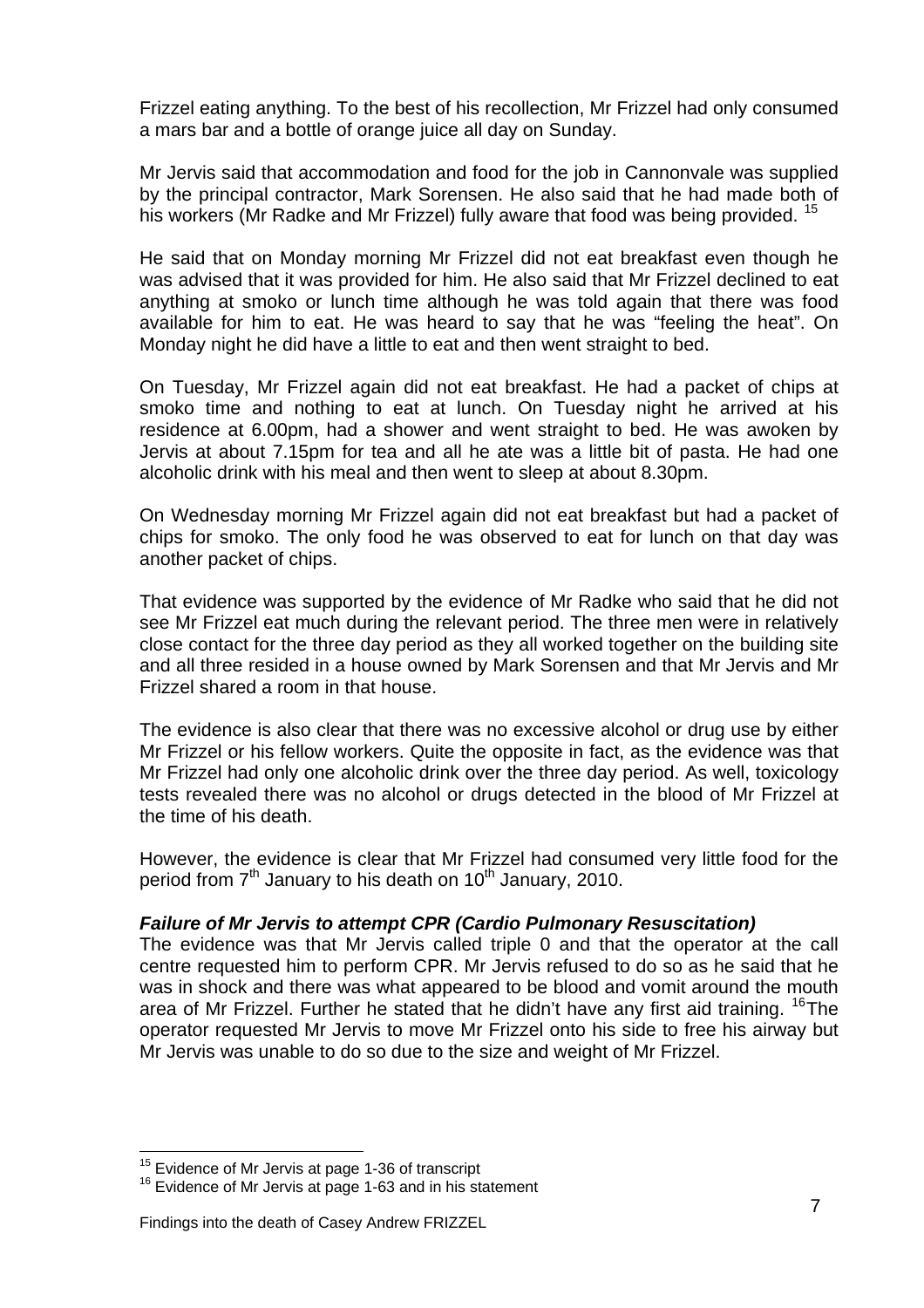I have made recommendations to address the issues of lack of first aid training and education on heatstroke on work sites.<sup>[17](#page-8-0)</sup>

#### *Delay in Ambulance Officers attending the scene*

The evidence of the Ambulance Officers Rieger and Manly was that at approximately 6.03pm on 10 January, 2007, they were advised by QAS Central Region Communications Centre (CAPCOM) to attend a male person located at Henderson Street, Airlie Beach.<sup>[18](#page-8-1)</sup> The information provided was that the person was experiencing difficulty breathing and that the case had been categorised as a code 1 which required an immediate response. The two officers then immediately proceeded to their ambulance vehicle and departed from the station with the vehicle's warning devices activated.

Their evidence was that they departed the Whitsunday Ambulance Station at approximately 6.04pm and travelled in the direction of Airlie Beach. The ambulance vehicle was being driven by Officer Rieger whilst Officer Manly consulted the street directory in a tourist map which was in the vehicle but he could not locate a Henderson Street in Airlie Beach.

The officers then contacted CAPCOM via the ambulance radio to ask for directions to Henderson Street. Difficulties were experienced with the radio communication and they were requested to contact CAPCOM by their mobile phone.

Contact was made by mobile phone and they were advised by the Emergency Medical Dispatcher (EMD) that the caller had provided directions to take the Shute Harbour Road and turn right at the traffic lights immediately after the Woolworths Shopping Centre. They were advised that Henderson Street was a new estate and they were actually being directed to a construction site in that new estate.

They were also advised to keep a look out for a maroon coloured four wheel drive vehicle (which was being driven by Mr Jervis) who would direct them to the exact location. The Ambulance Officers continued along Shute Harbour Road in a south west direction towards Cannonvale. They came to traffic lights adjacent to the Cannonvale Shopping Centre<sup>[19](#page-8-2)</sup> and discovered they could not turn right. They then decided to turn left as they were not sure of the direction from which the caller had been approaching the traffic lights. Accordingly they turned off Shute Harbour Road into Island Drive.

During this time they had received a report advising that the patient had suffered a cardiac arrest and that a back up ambulance had been dispatched from Proserpine.

The Ambulance Officers travelled to the end of Island Drive but could not locate Henderson Street or see a maroon coloured four wheel drive vehicle. The Ambulance vehicle was stopped and contact was made with CAPCOM seeking further directions. They were advised that the caller was not from the area and had

<span id="page-8-1"></span><span id="page-8-0"></span> $17$  Recommendation numbers two, four and five<br> $18$  The correct address location was Henderson Street, Cannonvale (not Airlie Beach)

<span id="page-8-2"></span> $19$  The instructions were to turn right at the Woolworths Store which is located in the Centro Shopping Centre. The Cannonvale Shopping Centre (also referred to in evidence as the Whitsunday Shopping Centre) has a Coles Supermarket but not a Woolworths Supermarket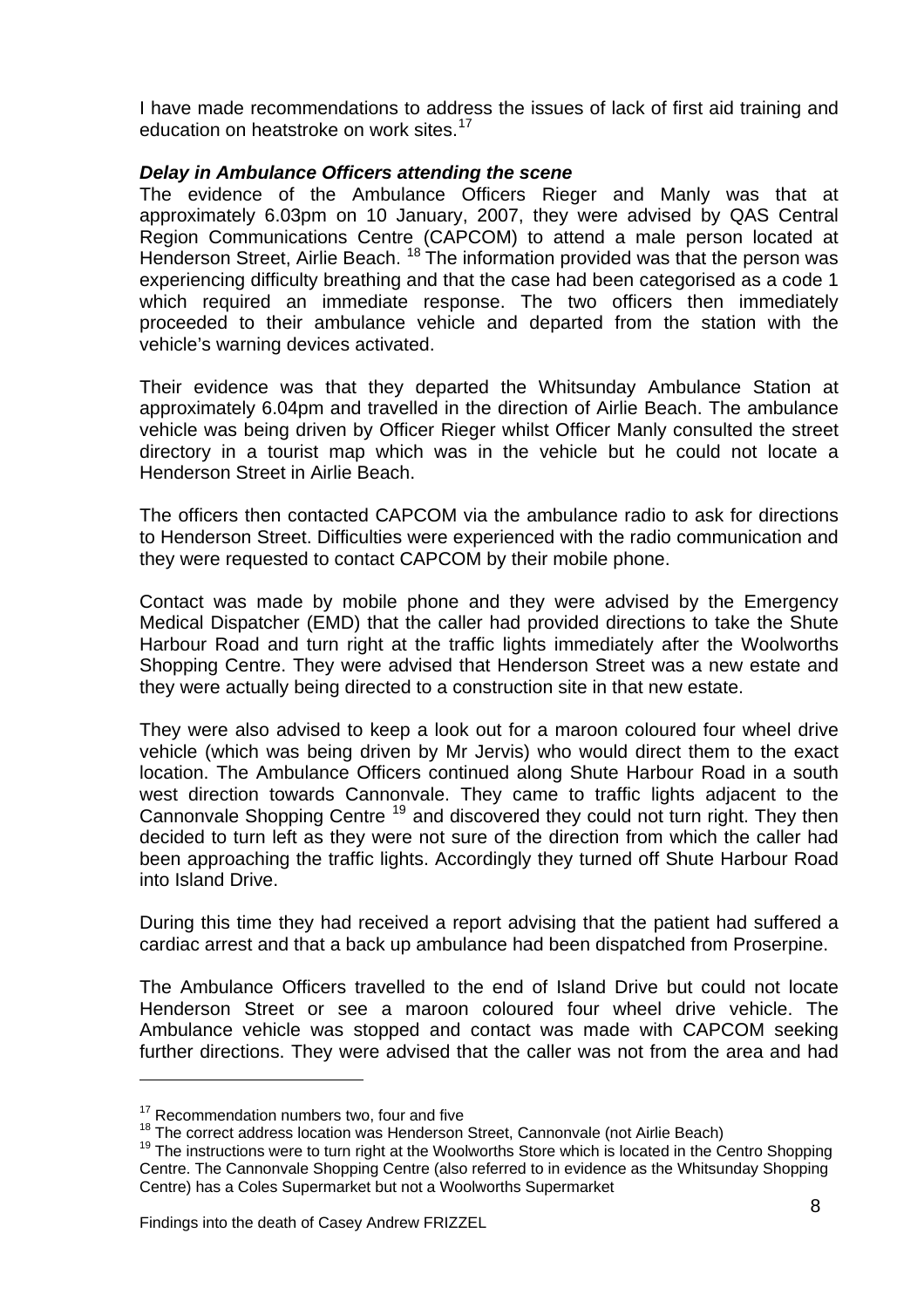not been able to provide any cross streets or any details other then Henderson Street. EMD were then requested to contact the Queensland Police Service (QPS) to request assistance in locating Henderson Street or the maroon coloured vehicle. EMD responded that the caller was on another line but that additional directions were being sought.

The Ambulance officers remained in that location for several minutes. They were reluctant to move in case they went further from the intended location. Their reasoning was that they were close to a shopping Centre (the Cannonvale Shopping Centre) and considered they were likely to be close to the intended location.

They were then directed by ECM to proceed to Galbraith Park Drive, which was located in Cannonvale not Airlie Beach.

The Ambulance officers then travelled to Galbraith Park Drive and were able to locate Henderson Street and the construction site. Henderson Street actually runs into Galbraith Park Drive. <sup>[20](#page-9-0)</sup> The correct address was Lot 40 Galbraith Park Drive, Cannonvale which was a new housing estate under construction.

It is clear that the initial confusion related to the caller (Mr Jervis) informing CAPCOM that the address was Henderson Street, Airlie Beach, Mr Jervis was not from the Whitsunday area and had only arrived there from Toowoomba three days earlier. As well, the two Ambulance Officers were also relatively new to the area with Officer Rieger only having been there for approximately six months and Officer Manly for approximately three months.<sup>[21](#page-9-1)</sup>

The evidence of Ambulance Officer Rieger was that there were only three reference factors available to him in regards to locating addresses, namely:-

#### **Whitsunday Tourist Map** (of a type as in Exhibit number N1)

Officer Rieger gave evidence that his research had revealed that this Map contained a number of errors. However it must be remembered that this was a tourist map only and was not prepared on the basis of it being intended for use as a directory for government emergency services.

#### **Information provided from CAPCOMS**

Detailed evidence was provided by Ian Conaghan<sup>[22](#page-9-2)</sup> and Lloyd Axelsson<sup>[23](#page-9-3)</sup> in relation to map address information utilised by Queensland Ambulance Services. The process of preparing geo-spatial information for use by the State Government is coordinated through the Queensland Spatial Information Council (QSIC). That council accesses information from a number of Government Departments including Main Roads Department, Treasury Department, Queensland Rail, Queensland Police Service, Department of Emergency Services and Department of Natural Resources. The evidence was that the collection and compilation of such data does take time as it is constantly changing and appropriate tests and checks are required to achieve accuracy.

<sup>&</sup>lt;sup>20</sup> Evidence of principal contractor Mark Sorensen at page 2-23 of transcript<br><sup>21</sup> Evidence of Officer Rieger at page 3-23<br><sup>22</sup> Data Manager, Department of Emergency Services<br><sup>23</sup> System Data Administrator, Department of

<span id="page-9-1"></span><span id="page-9-0"></span>

<span id="page-9-3"></span><span id="page-9-2"></span>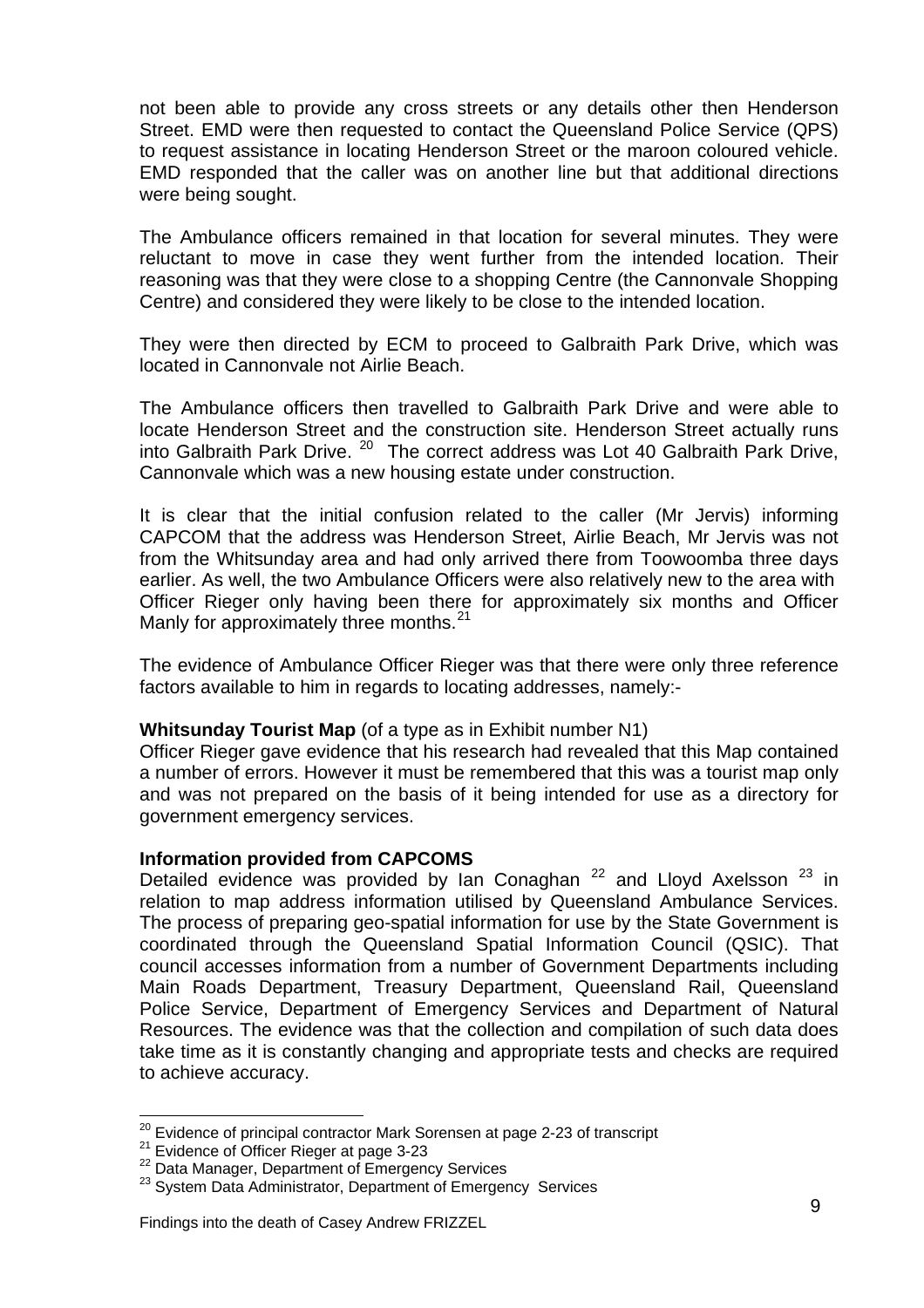## **A GPS (Global Positioning Device) device in the ambulance vehicle**

The evidence of Mr Rieger was GPS devices were not supplied by the Ambulance Service and that he had in fact purchased one himself at a cost of approximately \$1,000.00 to assist in his duties. However the reality was that Henderson Street was situated in a new building estate which had not been put on the GPS software and to that extent was of no assistance whatsoever in the circumstances. <sup>[24](#page-10-0)</sup>

In submissions Mr Parrott advised that Queensland Ambulance Service is currently installing GPS devices in all vehicles. However, as Mr Parrott pointed out, any GPS device can only be as accurate as the information contained within that device.

I have made a recommendation at the end of these findings (as submitted by Mr Parrott) in an attempt to improve the information capabilities of QSIC.<sup>[25](#page-10-1)</sup>

#### *Failure to preserve the scene*

The issue of site security in the event of an incident such as the one the subject of this inquest was raised during the inquest.

In this case the police at Whitsunday had run out of crime scene tape to properly secure the scene and no-one was enlisted to guard the scene overnight. An officer from Workplace Health and Safety, Mr Gavin Wesche [26](#page-10-2) and an officer from the Electrical Safety Office Mr Joseph Smith [27](#page-10-3) arrived at the site from Mackay at about 7.05am on Thursday 11<sup>th</sup> January, 2007.

Mr Wesche gave evidence that he considered it appropriate that he not travel to the site from Mackay until early the following morning as he believed that the scene would be secured by Whitsunday Police. However Whitsunday Police had only a very limited amount of crime scene tape available and were only able to secure a small area namely the immediate area surrounding the besser blocked garden bed area in which Mr Frizzel was found. The electrical switchboard and surrounding area was not secured.

Upon arrival at the site, Mr Wesche and Mr Smith discovered that an electrician Peter Andrew was actually performing work on the switchboard. The evidence was that the electrician had made prior arrangements with the principal contractor Mark Sorensen to carry out work on the switchboard that day.

As well there were other bricklayers working in the general area (although not within the secured area). I have also noted the evidence that Mr Radke had cleaned up the area (as instructed by Mr Jervis) prior to police arriving on the scene.

Fortunately the work done by Mr Andrews on the switchboard was able to be reversed by him and tests were able to be conducted as it had been on the previous day.

<sup>&</sup>lt;sup>24</sup> Evidence of Officer Rieger at pages 3-19 and 3-20 of transcript  $^{25}$  Recommendation numbers one, two and five

<span id="page-10-2"></span><span id="page-10-1"></span><span id="page-10-0"></span><sup>25</sup> Recommendation numbers one, two and five<br>26 Recommendation numbers one, two and five<br>26 Principal Inspector of Investigations for Workplace Health and Safety Queensland, Department of Employment and Industrial Relations, Mackay

<span id="page-10-3"></span><sup>&</sup>lt;sup>27</sup> Regional Manager, Electrical Safety Office, Central Queensland and Wide Bay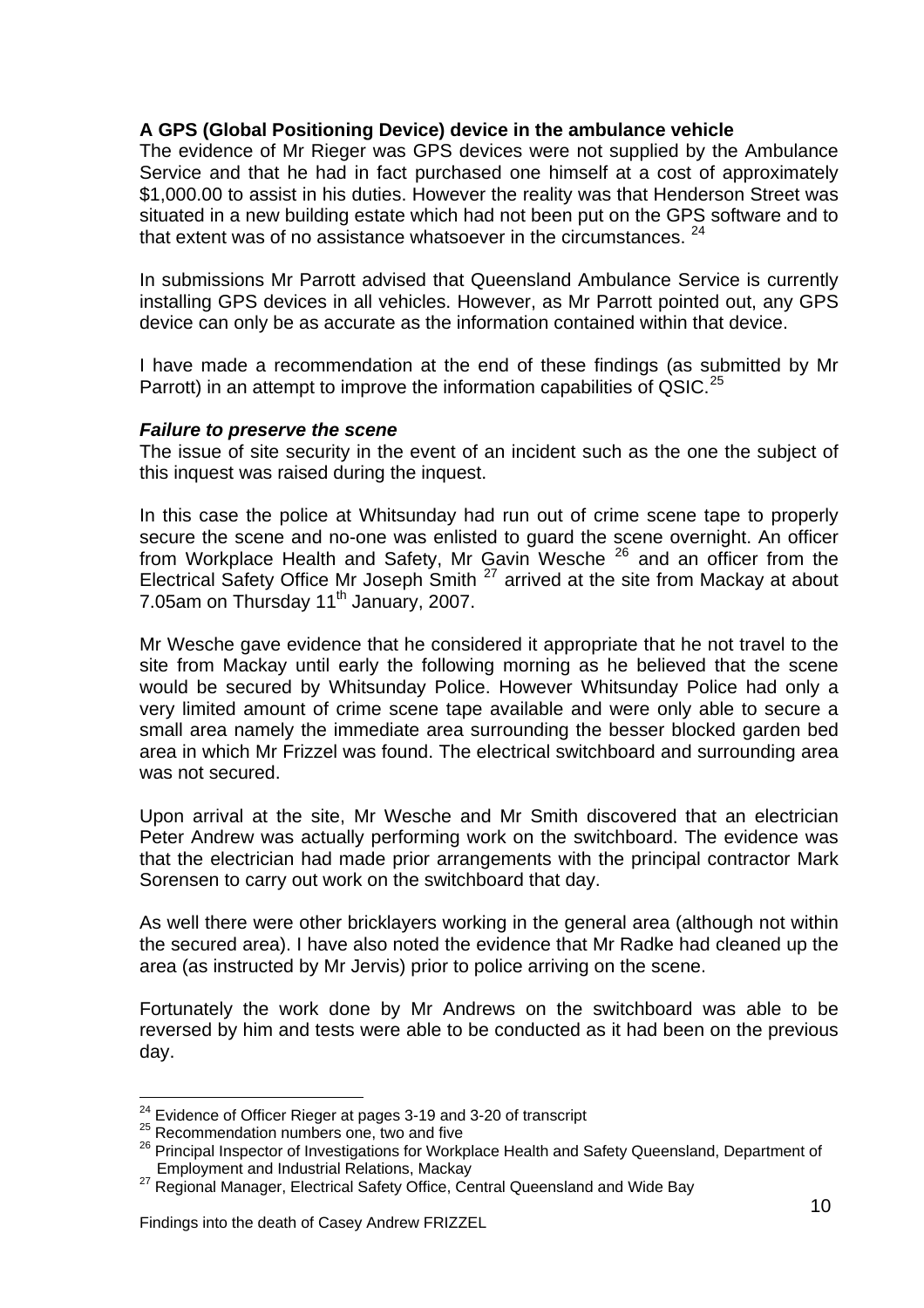The end result is that the lack of site security in this particular case did not in my view, compromise the findings to be made. However, clearly there is potential for such a lack of security to frustrate or even render it impossible for a coroner to make findings in certain cases. It is not difficult to envisage situations where a scene has been disturbed or interfered with, thereby making it impossible for a coroner to form any conclusions with any degree of certainty.

In an attempt to enhance and preserve site security in future coronial matters, I have made a recommendation which is included at the end of these findings. $^{28}$  $^{28}$  $^{28}$  Counsel Assisting the coroner advised in submissions that she was aware that the Coronial Support Unit is currently in the process of working on a Memorandum of Understanding with the Department of Workplace & Safety. I have made recommendations that such Memorandum of Understanding contain provisions regarding responsibilities for effective scene preservation.

## *Power failure at Proserpine Hospital Morgue*

Mr Frizzel's body was delivered to the Proserpine Morgue at 9.00pm on  $10<sup>th</sup>$ January, 2007 (the Morgue refrigerator was turned on once the hospital was notified that the body was coming in). The body was transferred to Mackay for an autopsy in Mackay on 15<sup>th</sup> January, 2007 and returned to Proserpine that same day.

The temperature log for the Proserpine Hospital Morgue indicates the following dates, temperatures and reading times:- <sup>[29](#page-11-1)</sup>

- 10 January 2007 off at 07:00 hrs. (time temperature read)
- $\bullet$  11 January 2007 35 degrees Celsius at 06:45 hrs
- $\bullet$  12 January 2007 5 degrees Celsius at 06:00 hrs
- 13 January 2007 4 degrees Celsius at 07:00hrs
- 14 January 2007 4 degrees Celsius at 07:00hrs
- $\bullet$  15 January 2007 3 degrees Celsius at 06:35 hrs

The evidence was that on  $11<sup>th</sup>$  January, 2007 an alarm was raised by the hospital wardsman in relation to the refrigeration temperature in the Morgue. An Electrical contractor was contacted and he attended immediately and established the problem was with electrical wiring which had burnt out. The wiring problem was repaired and temperatures returned to an acceptable level by 8.30am on 11<sup>th</sup> January, 2007.

It is unknown what time the wiring burnout occurred but it can be concluded that it must have been between  $9.00 \text{pm}$  on  $10^{\text{th}}$  January and 6:45am on  $11^{\text{th}}$  January, 2007.

The power failure causing the loss of refrigeration resulted in a degree of decomposition of Mr Frizzel's body. This obviously caused undue distress to Mr Frizzel's family and also affected the capacity of the pathologist, Dr Fitzpatrick to establish the cause of death at the autopsy.

Obviously the failure to maintain an appropriate level of temperature at the Morgue is completely unsatisfactory and is a matter of great concern. I have also noted the

<sup>&</sup>lt;sup>28</sup> Recommendation number six

<span id="page-11-1"></span><span id="page-11-0"></span> $29$  Paragraphs 3, 4 and 5 of Statement of Lisa Milne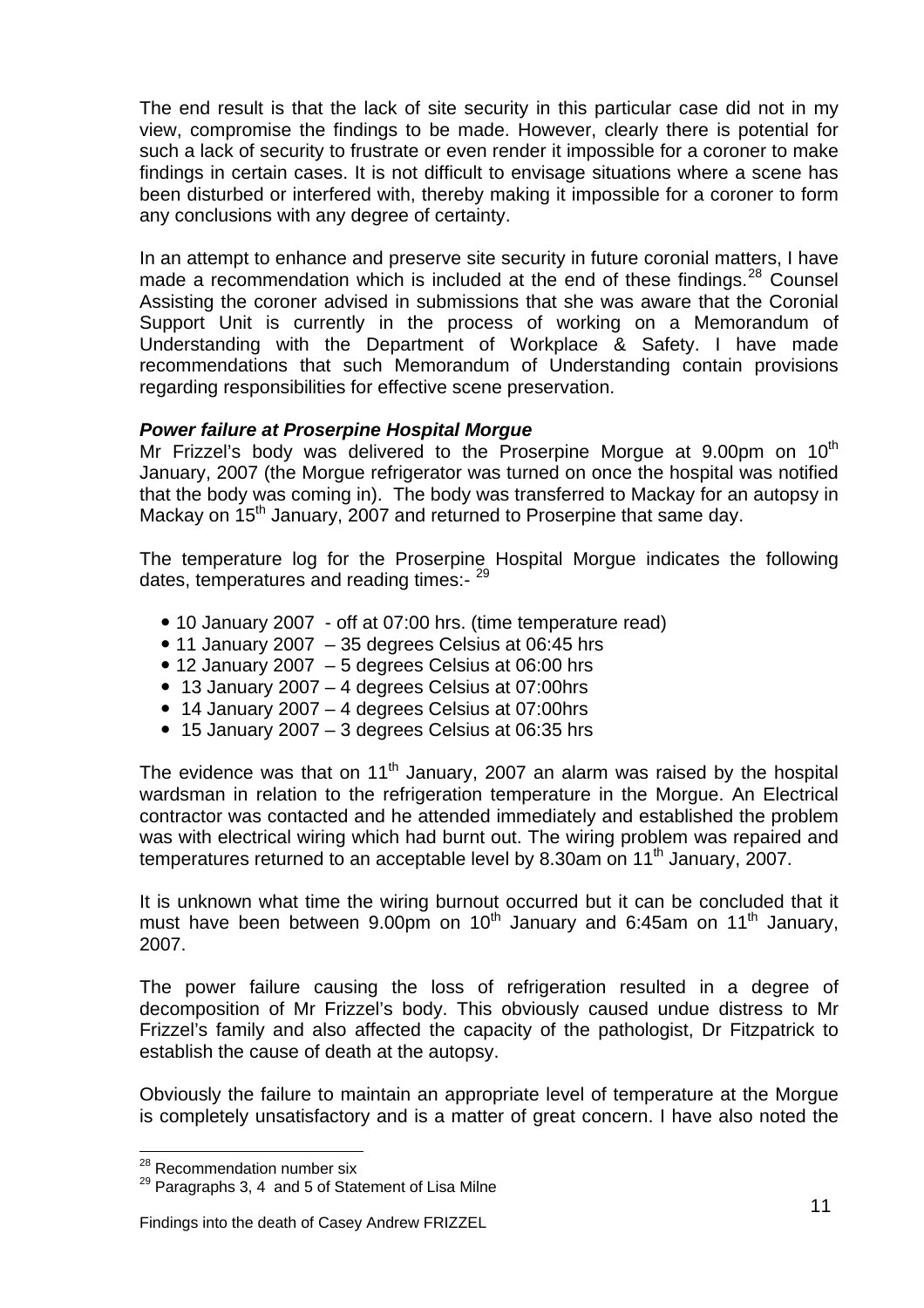evidence of Dr Fitzpatrick who performed the autopsy that problems had been encountered at the Proserpine Morgue once or twice in the past.

However the problem has since been rectified by the Proserpine Hospital by installing an alarm system which is activated when the temperature rises to 10 degrees Celsius or drops to 0 degrees Celsius. Additionally the Morgue refrigerators are now left "on" constantly and not turned "on" and "off".<sup>[30](#page-12-0)</sup>

In my view the remedial and preventative steps as outlined above which have now been implemented at the Proserpine Hospital obviate the need for any recommendations to be made in that regard.

## **WHEN, WHERE AND HOW DID MR FRIZZEL DIE**

The evidence is conclusive that Mr Frizzel died on  $10<sup>th</sup>$  January, 2007 at Lot 40 Galbraith Park Drive, Cannonvale (which was a new housing estate under construction at that time).

The exact time of death is uncertain.

Mr Frizzel was last seen conscious at about 5.00pm by Justin Radke.

At around 5.45pm Jervis and Radke found Mr Frizzel in the foot of the besser block garden bed. They both heard groaning noises coming from Mr Frizzel. Dr Fitzpatrick gave evidence that those sounds were probably consistent with end of life.

Ambulance Officers Rieger and Manly arrived at the scene at about 6.26pm. At that time his opinion was that Mr Frizzel had been deceased for somewhere between twenty minutes and one half of an hour. $31$  Triple 0 recordings indicate that Mr Jervis informed the operator that he could not find a pulse during the call commencing at 6.09pm.

The two police officers (Const. Docking and Const Place) arrived on the scene at approximately 6.25pm. Both officers' initial impression upon observing Mr Frizzel was that he was deceased. However Const. Place grabbed his right wrist and said that he thought he could feel a pulse. $32$ 

I have noted the evidence of Const. Place that he "thought" he could feel a pulse. He did not indicate he could actually feel a pulse. There appears to be some doubt as to whether or not he could feel a pulse.

That evidence is at odds with the evidence of the very experienced Ambulance Officer Rieger<sup>[33](#page-12-3)</sup> who arrived approximately one minute after the police officer.

Upon a consideration of all of the evidence presented at the inquest I consider that on the balance of probabilities,  $34$  Mr Frizzel died at some point in time between 5.45pm and 6.09pm on  $10<sup>th</sup>$  January, 2007.

<span id="page-12-0"></span><sup>&</sup>lt;sup>30</sup> Paragraph 8 of Statement of Lisa Milne

<span id="page-12-1"></span><sup>&</sup>lt;sup>31</sup> Although he did qualify that by stating that the time may have been shorter in light of the hot weather<br><sup>32]</sup> Page 3 of Statement of Const. Garrick Tasman

<span id="page-12-3"></span><span id="page-12-2"></span><sup>&</sup>lt;sup>33</sup> An Intensive Care Paramedic who has had extensive experience in the ambulance field since 1979 having worked in New York, New Zealand and in Queensland.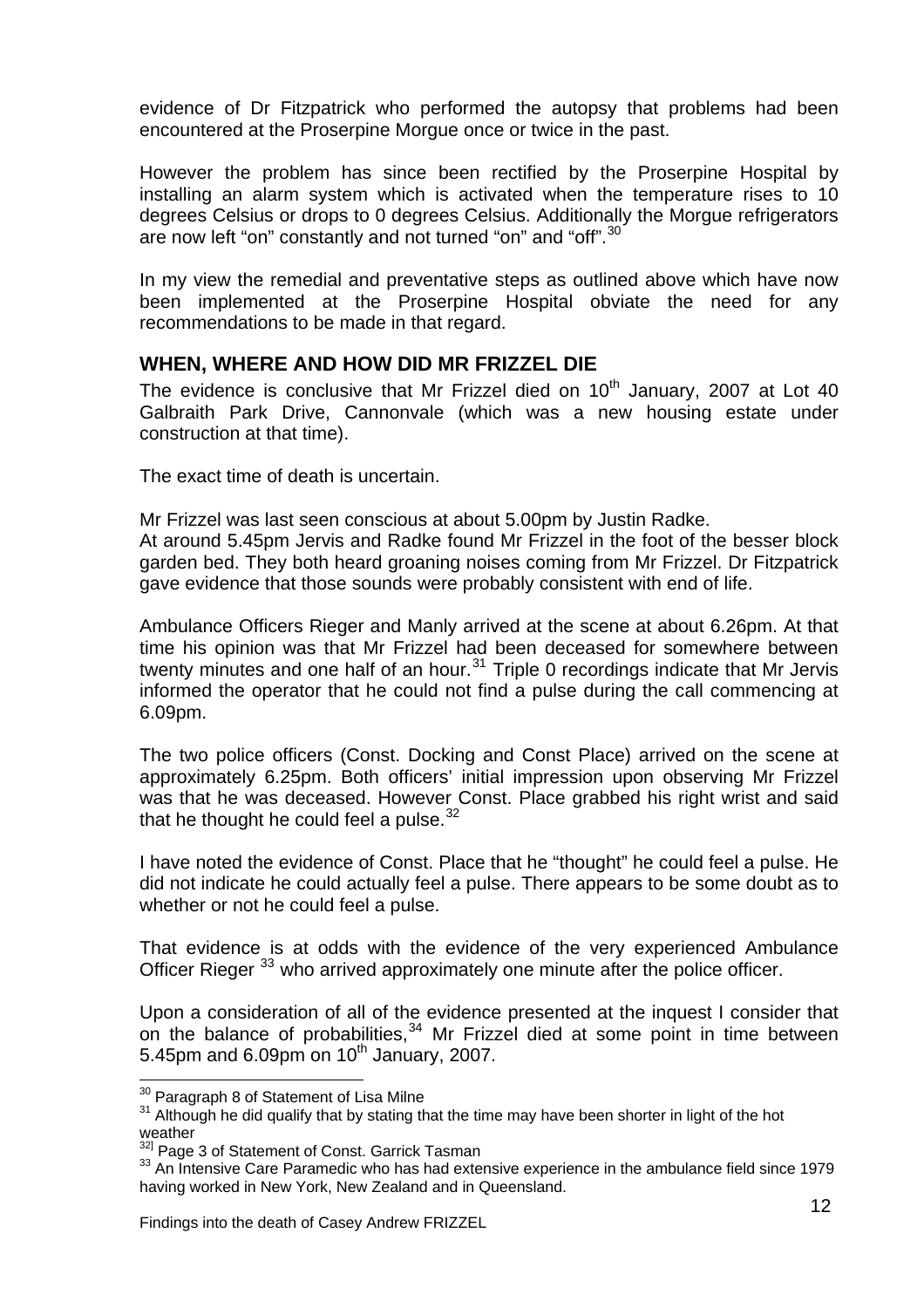Although it is obviously pure speculation, I consider that on the evidence before the inquest it is likely Mr Frizzel would have died even if there had not been any delay in the Queensland Ambulance Service attending at the site. The evidence of Ambulance Officer Rieger was that when a person goes into cardiac arrest, then breathing assistance is required in a worst case scenario within four to six minutes to save the brain.<sup>[35](#page-13-0)</sup> In the event of heatstroke, immediate immersion in cold water and emergency hospitalisation is necessary to reverse the symptoms.<sup>[36](#page-13-1)]</sup>

Based on those criteria, I consider it unlikely that the Ambulance Officers could have saved Mr Frizzel's life even if they had attended at the site without any delay (and it must be remembered that there was a possibility that Mr Frizzel was already deceased when the emergency call was received by the Ambulance Officers).

There is no way of knowing if Mr Frizzel may have survived even if he was given appropriate first aid treatment when he was discovered by Mr Jervis and Mr Radke, lying in the garden bed at around 5.00pm. However, it is not unreasonable to speculate that his prospects of survival may have been increased if he was given appropriate first aid treatment at 5.00pm or even earlier when he complained of suffering from chest pains.

In an attempt to address the issue of first aid training I have made a recommendation at the end of these findings.<sup>[37](#page-13-2)</sup>

## **How did the Death Occur**

There were a number of possibilities raised at the inquest as to how Mr Frizzel may have died, namely:-

Electrocution; As a result of having received a head injury; Heart condition; or Heatstroke

#### **Electrocution**

Initially it was thought that Mr Frizzel may have died as a result of being electrocuted. The only basis for that theory was that when he was found lying in the block wall, there was an electrical cable lying across his chest.

Mr Jon Smith, Regional Manager of the Electrical Safety Office for Central Queensland and Wide Bay conducted an investigation into this fatality. He gave the following evidence at the inquest (in relation to the possibility of electrocution):-

*"What I can say is I found no fault in the equipment and the tests confirmed the RCDs [38](#page-13-3) work, and there was no fault in the equipment that would indicate any electrocution or any possibility of an electrocution". [39](#page-13-4)*

<span id="page-13-4"></span><sup>&</sup>lt;sup>34</sup> The required standard of proof in coronial matters

<span id="page-13-0"></span><sup>&</sup>lt;sup>35</sup> Page 3-9 of transcript<br><sup>36</sup> Pages 8 and 10 of Report of Associate Professor Brown

<span id="page-13-2"></span><span id="page-13-1"></span><sup>&</sup>lt;sup>37</sup> Recommendation numbers two and five

<span id="page-13-3"></span><sup>&</sup>lt;sup>38</sup> The reference to RCD is a reference to Residual Current Device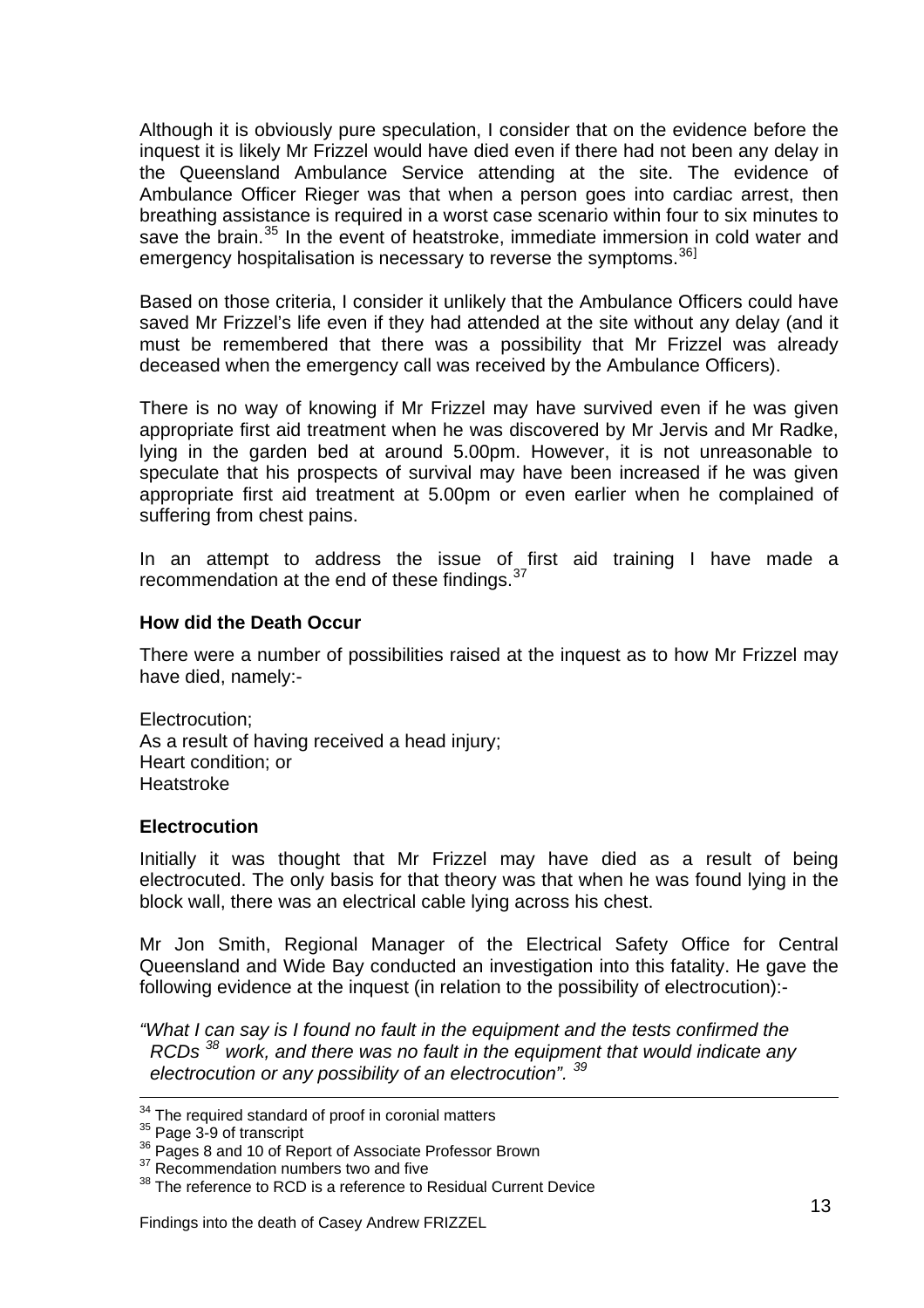He was then asked:-

Q. Would you expect to see, had there been an electrocution, evidence of that.

#### *A. Yes, I would have expected to see that.*

The evidence was that an electrician (Peter Andrews) had reconfigured the switchboard at the site before Mr Smith arrived on 11<sup>th</sup> January, 2007. Mr Andrews was directed by Mr Smith to restore the switchboard to the configuration in which he found it and there was no reason to doubt that that was done competently. <sup>[40](#page-14-0)</sup> As well, the Residual Current Devices were not tampered with by Mr Andrews and were functioning properly.<sup>[41](#page-14-1)</sup>

Later Mr Smith gave the following evidence in relation to a question by Counsel assisting the coroner:-

Q. Is it a fair summary of evidence that according to the test you conducted, and assuming Mr Andrews reconstructed the switchboard accurately that there's no evidence to suggest an electrocution.

#### *A. That's correct.*

Additionally the Autopsy Report contains the following statement (on page 2 under the heading "Signs of Recent Injury"):-

"No burns consistent with electrocution or other significant injury can be found".

Further the pathologist who performed the autopsy gave evidence at the inquest that he was confident there were no burns consistent with electrocution. <sup>[42](#page-14-2)</sup>

Professor Ansford gave evidence on the material provided to him that electrocution could be effectively ruled out. [43](#page-14-3)

There was no evidence produced at the inquest to indicate that Mr Frizzel died as a result of being electrocuted and in my view that possibility can be discounted completely.

## **As a Result of a Head Injury**

The family of Mr Frizzel were initially informed by police that he had an injury to the back of his head which might have had something to do with his death.

The only basis for any speculation as to a head injury would appear to be the fact that there was blood on the head of Mr Frizzel when he was first located by police.

<sup>&</sup>lt;sup>39</sup> Evidence of Mr Smith at pages 1-93

<span id="page-14-1"></span>

<span id="page-14-3"></span><span id="page-14-2"></span>

<span id="page-14-0"></span><sup>&</sup>lt;sup>40</sup> Evidence of Mr Smith at page 1-94<br>
<sup>41</sup> Evidence of Mr Smith at page 1-93<br>
<sup>42</sup> Evidence of Dr Fitzpatrick at page 4-38 of transcript<br>
<sup>43</sup> Evidence of Professor Ansford at page 4-51 of transcript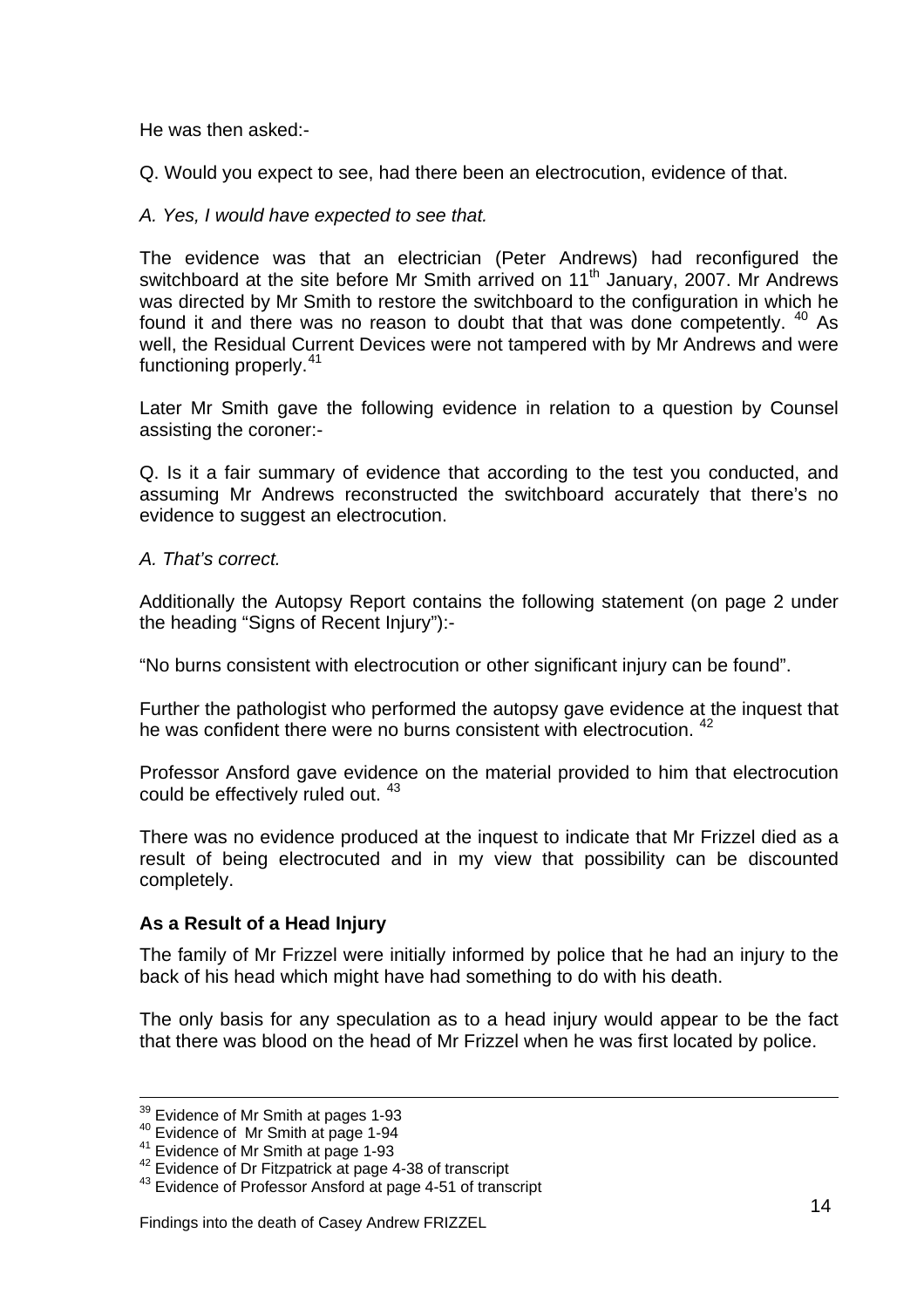However there was no evidence whatsoever found of any head injury at the autopsy.

I again refer to the notation on the Autopsy Report under the heading "Signs of Recent Injury":-

"No burns consistent with electrocution or other significant injury can be found".

There was no evidence produced at the inquest as to Mr Frizzel having sustained any head injury and the possibility that he died as a result of a head injury can also be discounted completely.

## **Heart Condition**

Dr Fitzpatrick<sup>[44](#page-15-0)</sup> performed the autopsy and was unable to determine the cause of death. His evidence was that the body was in the early stage of decomposition upon arrival in Mackay for the autopsy and that did have some affect on his capacity to establish the cause of death.

His evidence was as follows:-

*A. …there was sort of some autolysis or degenerative change in the organs such as the heart, the liver, the spleen, so sort of - it - it was probably a bit more severe than sort of mildness.[45](#page-15-1)*

He said that the liver and spleen being softer tissue were severely autolysed but that didn't have any affect on his capacity to establish the cause of death as those organs are not associated with sudden death.

However he indicated there was some autolysis or degenerative change in the heart and that did affect his capacity to examine and attempt to establish myocarditis or some other condition affecting the heart muscle.

Dr Fitzpatrick explained that myocarditis is an inflammation of the heart and there were a number of different types of myocarditis. The most common type being lymphocytic myocarditis.

However Dr Fitzpatrick did indicate that despite the presence of autolysis as a result of decomposition, the cause of death in his opinion was not lymphocytic myocarditis and further that myocarditis was not the cause of death.

He gave evidence that the cause of death may have been a form of cardiac arrhythmia. He said there were several types of arrhythmia, two of which were the long QT syndrome and short QT syndrome.

The QT syndromes can be detected in life through an ECG test but cannot be detected at an autopsy.

<span id="page-15-0"></span>l <sup>44</sup> His evidence was that he was a Specialist Pathologist having two special degrees in Pathology as well as a Medical degree (see page 4-35 of transcript) and that he had been performing autopsies at Mackay for about 28 years.

<span id="page-15-1"></span><sup>&</sup>lt;sup>45</sup> Page 4-36 of transcript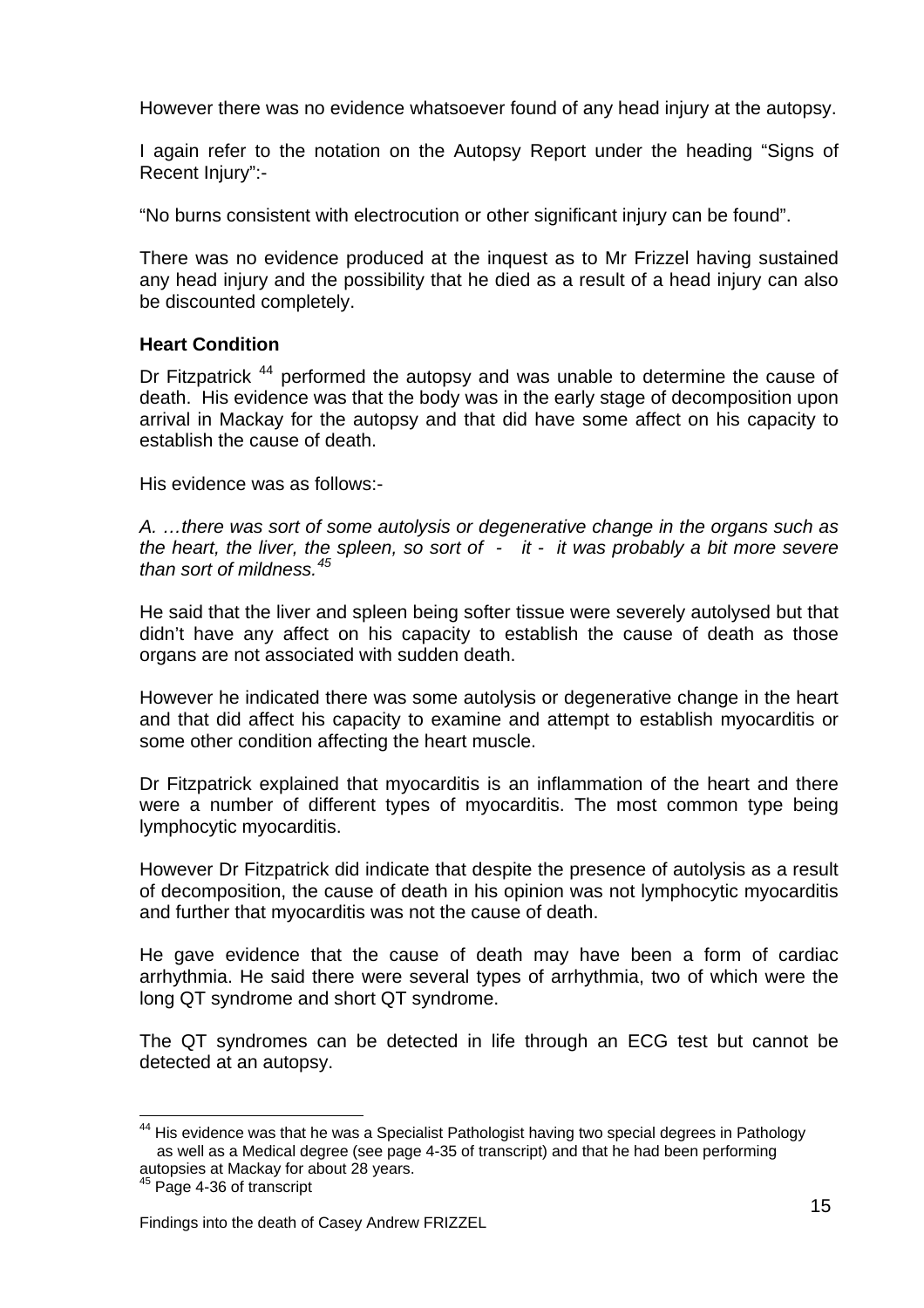However Dr Fitzpatrick's opinion was that he considered QT syndrome to be unlikely to have been the cause of death.

Dr Fitzpatrick also indicated that he did not detect any signs of cardiomyopathy. He gave the following evidence in relation to the detection of signs of cardiomyopathy (during questioning by Counsel assisting the coroner):-

Q. But none of those signs.

#### *A. Didn't see them.*

Q. No. And that's not because the samples were decomposed, it's because they weren't there.

*A. No, no, no it was just the - they just weren't there.* 

After hearing of the behaviour exhibited by Mr Frizzel on the day of his death, Dr Fitzpatrick said he suspected that could fit in with the cause of death as being heatstroke. However he said he was not familiar with heatstroke and was unsure if any sign of heat stroke could even be detected at an autopsy.

In relation to the possibility of heatstroke his evidence was as follows (during questioning by Counsel assisting the Coroner):-

Q………..,but given the history that you've heard about Mr Frizzel's state of well being or lack thereof, really on the day in question, that you couldn't exclude heat stroke as a cause of death.

*A. No, you couldn't.* 

Q. And I think I've already asked this but I just want to clarify because it's one of the questions his Honour will have to answer if he can, is whether you can say that it's more likely that the death was caused by heat stroke than some cardiac condition.

*A. Yeah, because especially since – since he's been in the sun and he's been working in – in the heat.* 

Q. So you would support a finding that the likely cause of death was heat stroke.

*A. Yes I – I don't know a lot about heat stroke but it's - sort of from what you've told me and – I'd say its certainly could be the cause.* 

Q. Alright. And otherwise, the cause is likely to have been an unknown cardiac condition.

*A. Most – most likely, yes, yes..* 

Dr Fitzpatrick also indicated there are a number of sudden deaths due to heart conditions for which autopsies do not reveal any cause of death.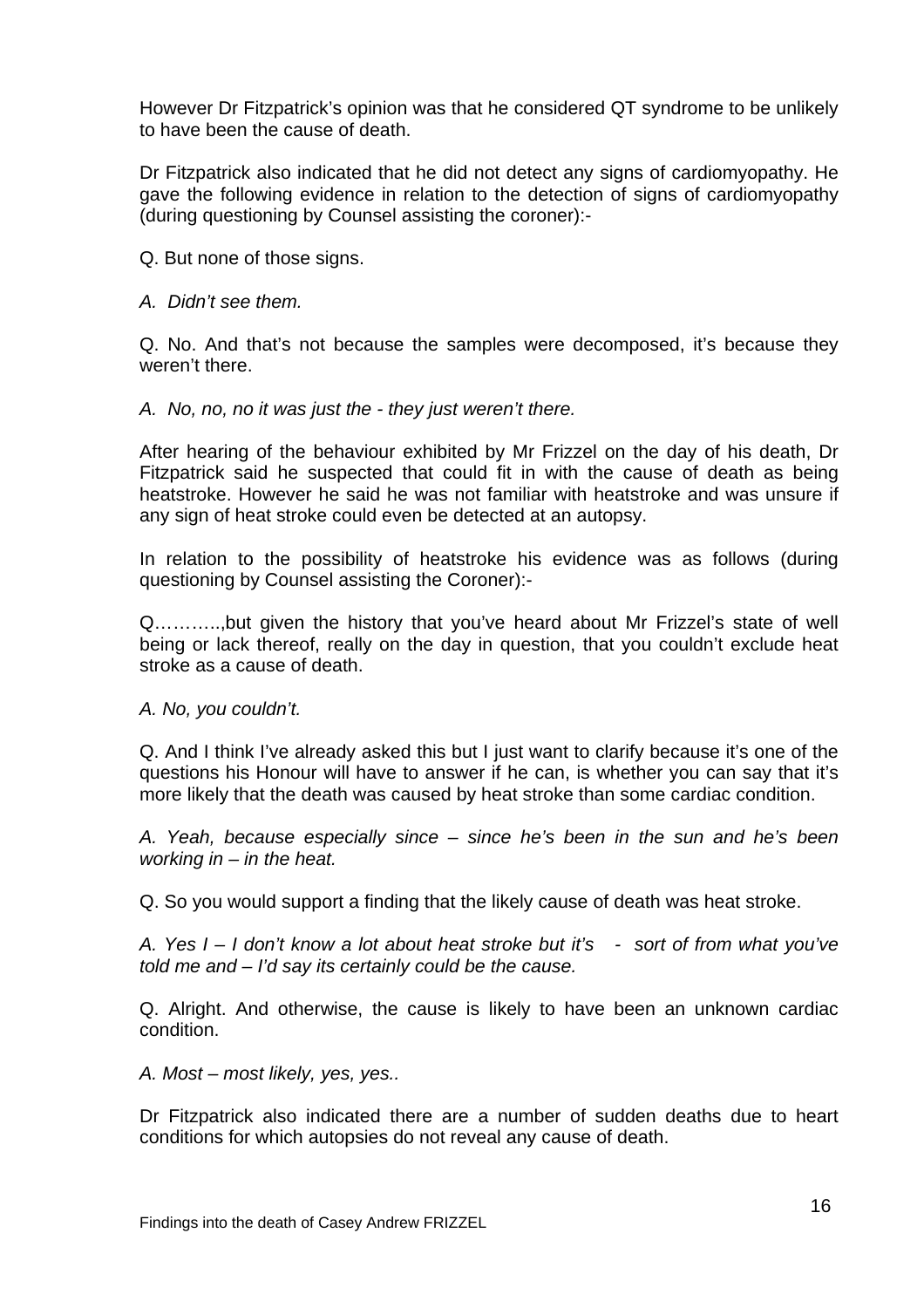Evidence was also given by Professor Anthony Ansford [46](#page-17-0) who is employed as the Consultant Senior Specialist Forensic Pathologist at the Queensland Health Scientific Services. The Professor was not present when the autopsy was performed but was provided with a copy of the transcript and all documentary evidence presented at the inquest (including the Autopsy Report completed by Dr Fitzpatrick).

The evidence of Professor Ansford was that heat stroke was less likely to be the cause of death of Mr Frizzel as he would have expected him to exhibit some of the usual signs of heat stroke such as nausea, cramping and abdominal pain, vomiting and diarrhoea.<sup>[47](#page-17-1)</sup>

Professor Ansford's opinion was that a cardiac condition being either myocarditis (essentially an inflammation of the heart) or cardiomyopathy (meaning heart muscle disease) was the most likely cause of death.

The evidence of Dr Fitzpatrick was that despite the presence autolysis (as a result of decomposition) in the heart muscles, he was able to conclude that the cause of death was not lymphocytic myocarditis. He said that although some lymphocytes were present, it was not to any extent and the heart muscle fibres appeared to be intact $148$  $148$ 

Professor Ansford referred to the presence of lymphocytes which were noted on the Autopsy Report by Dr Fitzpatrick (which he said were part of the body's immune system which produced antibodies to act as a defence to viruses and infections) in the heart which he considered abnormal. His view was that small numbers of such cells may be extremely difficult to diagnose in the presence of decomposition. [49](#page-17-3) He said that when lymphocytes were found in the heart it was associated with chronic infections or the presence of a virus. He further indicated that such a viral infection may have been in existence at the time of death or may have occurred months or even years previously, and could have caused damage to the heart muscles.

He gave the following evidence in relation to questioning by Counsel assisting the coroner:- [50](#page-17-4)

- Q. So he might have had this flu-like illness years prior.
- *A. That's right.*
- Q. And that causes damage to the heart muscle.
- *A. That's correct.*

l

Q. And that - that situation continues and, presumably, exacerbates over time to the point where the heart fails.

<span id="page-17-0"></span> $^{46}$  A legally qualified medical practitioner registered in Queensland as a specialist Pathologist also holding degrees of Bachelor of Medicine and Bachelor of Surgery and a Diploma of Clinical Pathology<br>
<sup>47</sup> At page 4 - 54 of transcript<br>
<sup>48</sup> At page 4 - 37 of transcript<br>
<sup>49</sup> At page 4 - 44 of transcript<br>
<sup>49</sup> At page 4

<span id="page-17-2"></span><span id="page-17-1"></span>

<span id="page-17-4"></span><span id="page-17-3"></span>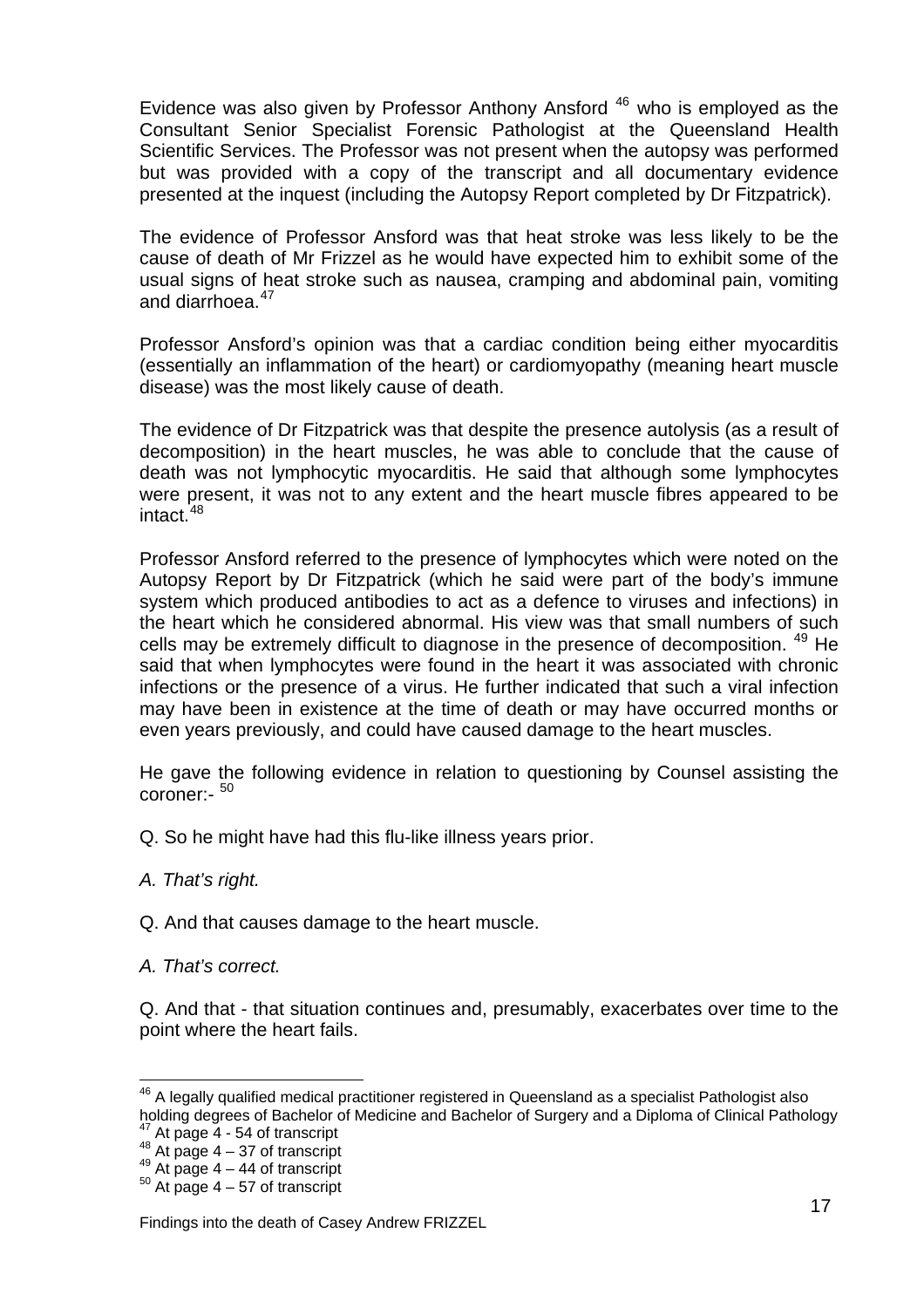*A. Well, the heart may not necessarily fail. These abnormalities within the muscle of the heart serve as a - a possible trigger to interfere with the normal electrical impulses that keep the heart beating, and can set up a - a rhythm disturbance where the heart's not beating properly, and you may die during that event.* 

Q. Is that cardiac arrhythmia.

*A. Yes, a heart - yes, a cardiac arrhythmia.* 

Q. All right. And just so we all properly understand, the - the virus, or the scenario involving Mr Frizzel having had a virus at some stage is linked to the possible cause of death, which is myocarditis.

*A. Well, it could be myocarditis, or it could be cardiomyopathy.* 

He later gave the following evidence:-  $51$ 

*A…… ..,. but the chest pain, given the fact that he's got some lymphocytes in his heart, given the sudden nature of his death, to me indicates that it's a - likely to be due to cardiac causes, and therefore - I - I believe, upon the evidence available to me, on the balance of probabilities, certainly not beyond reasonable doubt that a cardiac cause of death is most likely.* 

The evidence of Professor Ansford was that cardiomyopathy is a very common cause of death in young otherwise healthy persons. He further indicated that frequently such heart conditions are "familial or genetic in origin and frequently or sometimes there's a family history of other persons dying suddenly, particularly young people dying suddenly during exercise".<sup>[52](#page-18-1)</sup>

The professor also stated that it would be advisable for the siblings of Mr Frizzel to be checked by a cardiologist to ascertain if any heart muscle problems could be detected. Tests were undertaken by Danny and Jodie Frizzel and fortunately no signs of heart problems were detected in either person.

Dr Fitzpatrick indicated there were no further tests that could have been carried out on the body of Mr Frizzel to attempt to establish the cause of death.

The evidence of Professor Ansford was that the only further tests that could have been carried out on the tissue samples were genetic testing (provided that the samples were in an appropriate condition having regard to the presence of autolysis to enable the testing to be carried out). He further indicated that such testing has only become available recently and would not have been on the pathologist's mind at the time of the autopsy. He also said that such tests were "complicated and not readily available and rather expensive".  $53$ 

 $51$  At page 4 - 58 of transcript

<span id="page-18-2"></span><span id="page-18-1"></span><span id="page-18-0"></span> $52$  Page 4 - 55 of transcript<br> $53$  Page 4-60 of transcript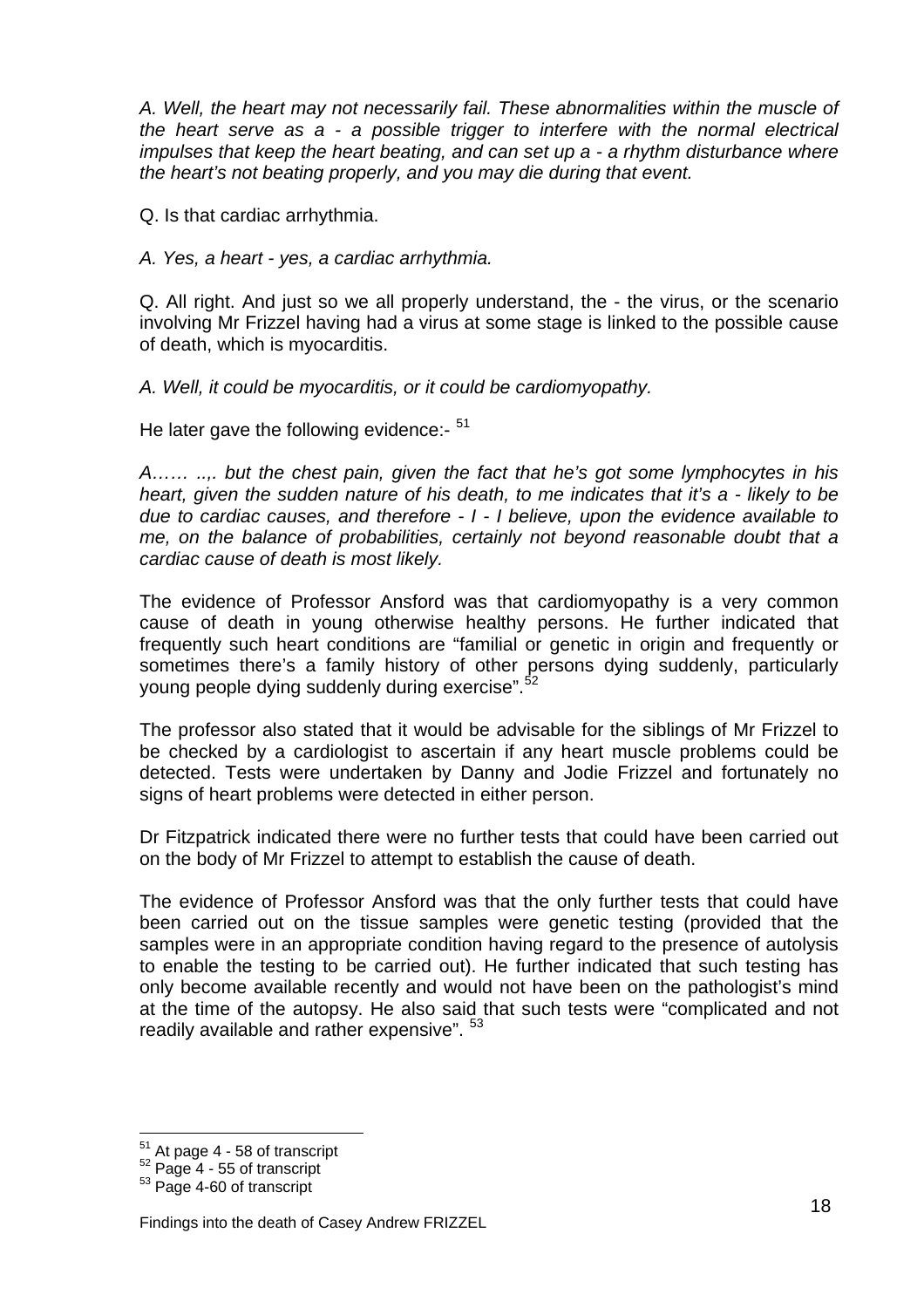To assist in similar occurrences in the future I have made a recommendation that genetic tests be considered by a coroner in appropriate cases.<sup>[54](#page-19-0)</sup>

## **Heatstroke**

Upon considering the evidence of Dr Fitzpatrick and Professor Ansford, I considered it necessary to have an expert in heat stroke evaluate the evidence and provide an opinion as to the possible cause of death.

A report dated 22<sup>nd</sup> October, 2009 was provided by Associate Professor Lindsay Brown <sup>[55](#page-19-1)</sup> who had been provided with all of the evidence before the inquest.

Associate Professor Brown said that heat stroke could be divided into two types namely classic and exertional. Classic heatstroke is usually seen in older individuals in heat wave conditions whilst exertional heatstroke occurs in the setting of strenuous exercise in hot conditions e.g. athletes, soldiers and labourers.

The Professor indicated that there were nine major risk factors for exertional heat illness namely:- [56](#page-19-2)

- dehydration defined by urine specific gravity, urine colour or body mass;
- obese or unfit (BMI = body weight in kilograms divided by height<sup>2</sup> in metres) greater than 22 kilograms/metre<sup>2</sup> or insufficient level of aerobic activity in a hot, humid environment within past three months;
- recent illness or digestive problem such as diarrhoea or vomiting;
- recent evidence of exertional heat illness such as heat cramps or heat exhaustion;
- poor nutrition or hydration status;
- environmental conditions;
- intensity and duration of exercise;
- inappropriate work: rest ratios;
- inadequate accessibility to fluid and shade.

Based on the evidence provided to him the Professor stated that Mr Frizzel had the following risk factors for exertional heat stress around the time of his death:-  $57$ 

- dehydration;
- BMI greater than 22 kilograms/metre and likely to be unacclimatized to working in the probably hotter and more humid climate of Cannonvale;
- poor nutrition or hydration status;
- environmental conditions: and
- intensity and duration of exercise.

The professor stated that it was not known if any of the remaining four risk factors applied to this case (he did also indicate that there was no information to exclude either of those factors).

<span id="page-19-1"></span><span id="page-19-0"></span><sup>&</sup>lt;sup>54</sup> Recommendation number eight<br>  $55$  The academic qualifications of Associate Professor Brown are listed at the beginning of his Report.<br>  $57$  Page Six of Report<br>  $57$  Page 7 of Report

<span id="page-19-3"></span><span id="page-19-2"></span>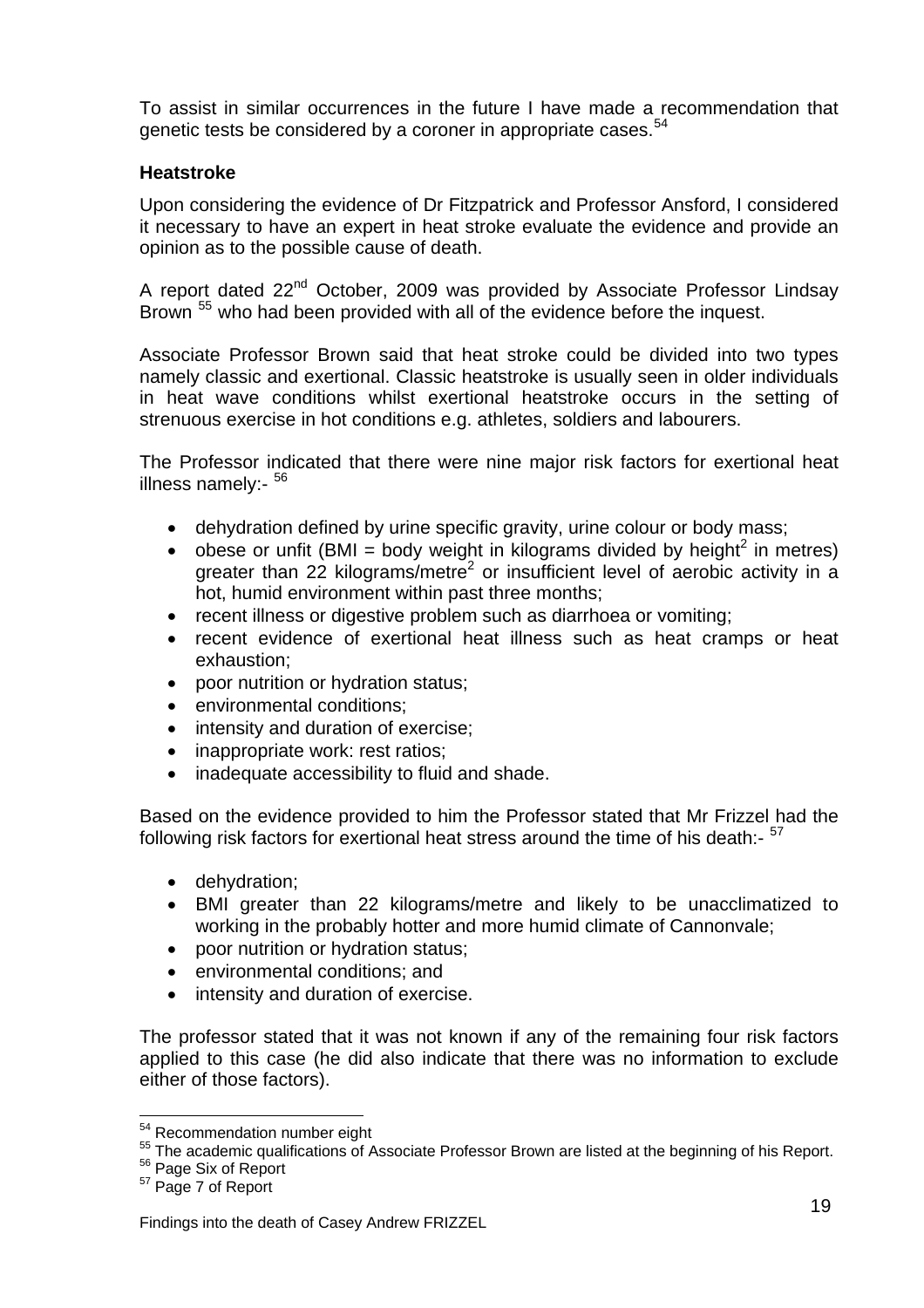At page 9 of his report, Associate Professor Brown stated:-

*"Your letter of 5 August, 2009 asks me to provide an opinion as to whether the evidence supports a finding that the cause of death was by heat stroke or from a cardiac condition as suggested by Professor Ansford.* 

*Heat stroke is known to cause tachycardia (increased heart rate) together with an increased risk of blood clotting and cardiac rhythm disturbances. These cardiovascular signs offer a plausible explanation to the symptoms reported by Mr Frizzel during the afternoon before his death and are sufficient to cause death".* 

In the conclusions to his report Associate Professor Brown stated:-  $58$ 

*"Based on the information provided by you, Mr Frizzel was likely to have been positive around the time of his death for five major risk factors for exertional heat stroke, namely dehydration, BMI greater than 22 together with poor acclimatization, poor nutrition or hydration status, environmental conditions and intensity and duration of exercise. While there is no information to support the involvement of a further four risk factors (recent illness or digestive problem such as diarrhoea or vomiting, recent evidence of exertional heat illness such as heat cramps or heat exhaustion, inappropriate work: rest ratio and inadequate accessibility to fluid and shade),[59](#page-20-1) there is also no information to exclude these factors. The comments provided by his colleagues strongly suggest that Mr Frizzel was suffering from heat stress and possibly heat stroke during the afternoon preceding his death.* 

*On the other hand, there appears to be little information implicating pre-existing heart disease in Mr Frizzel. The autopsy findings do not convincingly support the presence of myocarditis or cardiompathy that could have caused sudden death by rhythm disturbances. However, this evidence is not essential as life-threatening cardia rhythm disturbances can appear in otherwise healthy individuals.* 

*Since heat stroke is known to cause tachycardia (increased heart rate) together with an increased risk of blood clotting and cardiac rhythm disturbances. These cardiovascular signs offer a plausible explanation to the symptoms reported by Mr Frizzel during the afternoon before his death. Further, damage to the heart and changes in the blood during heat stroke are sufficient to cause sudden death".* 

I have given much consideration to the evidence of Dr Fitzpatrick, Professor Ansford and Associate Professor Brown. Each is eminently qualified and their opinions obviously should be treated with great respect.

However it must be remembered that Professor Ansford, whilst eminently qualified and experienced in the field of pathology was not present at the autopsy. His evidence was given solely on reliance of documentation provided to him (the document most relied upon being the Autopsy Report by Dr Fitzpatrick). As well, he did not have the benefit of hearing the evidence given by Dr Fitzpatrick as he gave

<span id="page-20-0"></span><sup>58</sup> Page 10 of Report

<span id="page-20-1"></span><sup>&</sup>lt;sup>59</sup> It must be noted that the evidence was that there was inadequate accessibility to shade (as indicated on page 4 of these findings. However there was ready access to water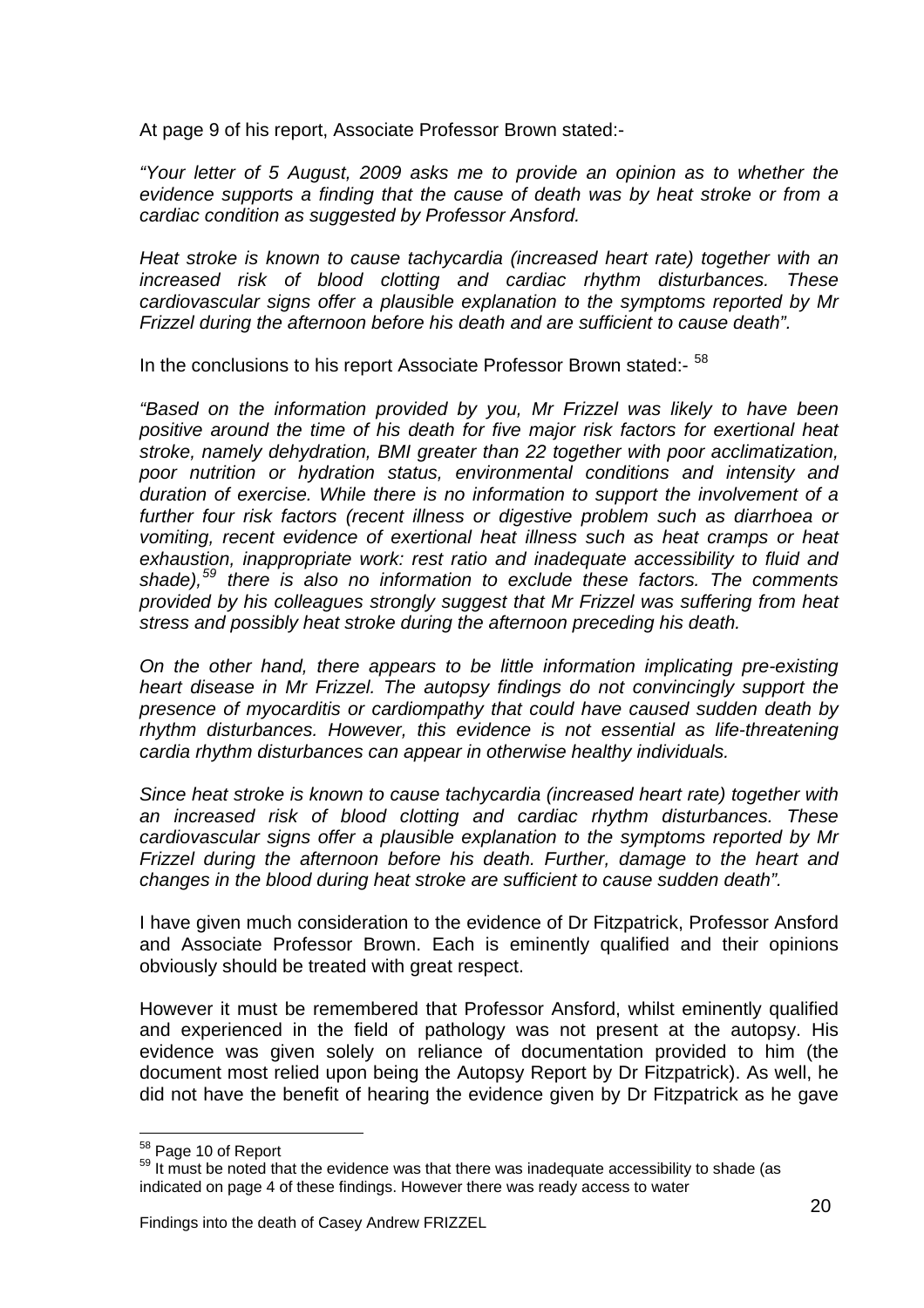his evidence immediately after the conclusion of Dr Fitzpatrick's evidence. <sup>[60](#page-21-0)]</sup> Accordingly his evidence is qualified to that extent.

I consider that the opinion of Professor Ansford should be treated with utmost respect but in this particular case his evidence must be considered in light of the circumstances under which his evidence was given. In that regard I refer to the extent of the autolysis present in the heart. Obviously Dr Fitzpatrick who performed the autopsy had first hand knowledge of the extent of that autolysis. My impression of the evidence of Dr Fitzpatrick was that although autolysis was present, it did not affect his capacity to examine the heart to any great extent.

On the evidence before the inquest, it is not possible to exclude either a cardiac condition (either cardiomyopathy or myocarditis) or heat stroke as the cause of death of Mr Frizzel.

However after considering all of the evidence at the inquest, I am satisfied on the balance of probabilities  $61$  that on the 10<sup>th</sup> January, 2007 Mr Frizzel suffered heatstroke which caused damage to his heart resulting in his sudden and tragic death.

# **FINDINGS REQUIRED BY SECTION 45 (2) OF THE ACT**

Upon consideration of all of the evidence at the inquest I make the following findings:-

#### **Identity of the deceased person**

The deceased person was Casey Andrew FRIZZEL.

## **When the deceased person died**

Mr Frizzel died sometime between 5.45pm and 6.09pm on Wednesday 10<sup>th</sup> January, 2007

#### **Where the deceased person died**

Mr Frizzel died at a new housing construction site situated at Lot 40, Galbraith Park Drive, Cannonvale (being a new housing construction site in the Galbraith Park Estate in Cannonvale, Queensland).

#### **How the deceased person died**

Mr Frizzel was working as a bricklayer on a very hot day on a new housing estate under construction at Galbraith Park Estate, Cannonvale. He died as a result of suffering from heatstroke which caused damage to his heart.

#### **What caused the death of the deceased person**

I am satisfied on the balance of probabilities that the cause of death of Mr Frizzel was heatstroke.

<span id="page-21-0"></span><sup>&</sup>lt;sup>60</sup> Both gave evidence by telephone

<span id="page-21-1"></span> $61$  The required standard of proof as explained on page 1 of these findings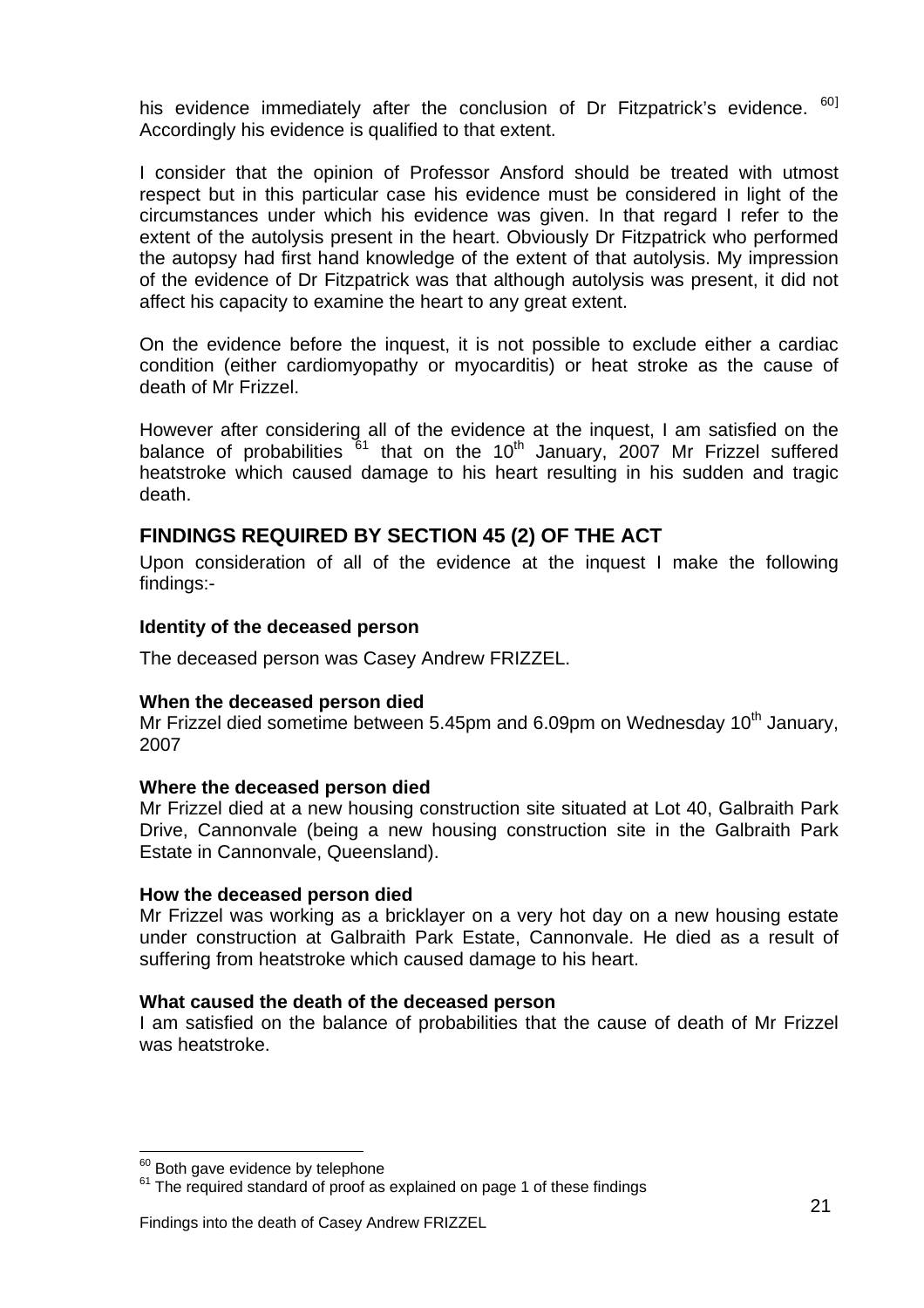# *Recommendations*

In an attempt to avoid death occurring in similar circumstances in the future I make the following recommendations:

That Local Government Authorities provide as soon as possible details of all development applications which have been approved by the Authority to Queensland Spatial Information Council (QSIC). Further, that Local Government Authorities be required to provide details of new roads as they are completed to QSIC.

That all building sites (whether residential or industrial) be required to post an "Emergency Information Sheet" (in a conspicuous format such as a poster) at a designated position on site, such as electrical junction box as well as such other places that make it readily visible and available, containing:-

- Emergency telephone numbers;
- Exact site location details including street cross references and directions as well as longitudinal coordinates; and
- Basic first aid instructions (such as those required to be placed at public swimming pools).

The requirement for an "Emergency Information Sheet" be regulated and monitored by the Department of Workplace Health and Safety.

That all building sites be required to display posters at designated positions (as outlined in paragraph 2 above) warning employees of the signs and symptoms of heatstroke and include guidelines as to the prevention, treatment and management of heatstroke.

That the Department of Workplace Health and Safety give consideration to implementing and monitoring a requirement that all building sites have at least one person who has obtained a prescribed level of first aid training. Such first aid training to include education about the signs and symptoms of heatstroke (as well as prevention and treatment of heat related illnesses) and resuscitation and/or cardio pulmonary resuscitation (CPR).

As well, all employees should receive basic first aid training as part of their induction process to be assessed and monitored by the Department of Workplace Health and Safety.

In relation to a Memorandum of Understanding that is currently being negotiated between the Coronial Support Unit (of Queensland Police Service) and the Department of Workplace Health and Safety, I recommend as follows:-

(a) That such Memorandum of Understanding contain provisions regarding effective scene preservation in the case of a death in a workplace and;

(b) That the Department of Workplace Health and Safety develop information resources for employers and contractors regarding the importance of scene